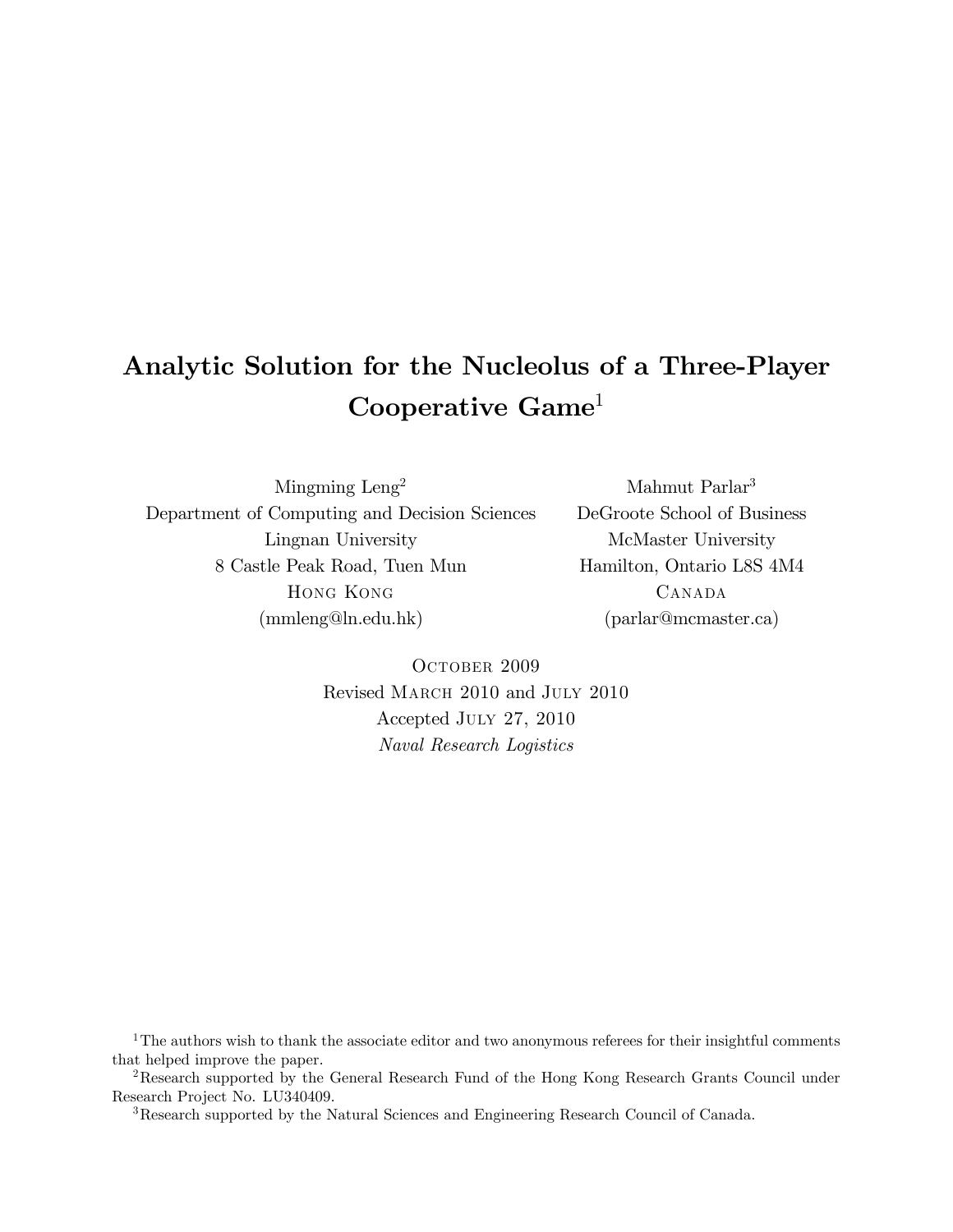#### Abstract

The nucleolus solution for cooperative games in characteristic function form is usually computed numerically by solving a sequence of linear programming (LP) problems, or by solving a single, but very large-scale, LP problem. This paper proposes an algebraic method to compute the nucleolus solution analytically (i.e., in closed-form) for a three-player cooperative game in characteristic function form. We first consider cooperative games with empty core and derive a formula to compute the nucleolus solution. Next, we examine cooperative games with non-empty core and calculate the nucleolus solution analytically for Öve possible cases arising from the relationship among the value functions of different coalitions.

Key words: Three-player cooperative game in characteristic function form, nucleolus, linear programming.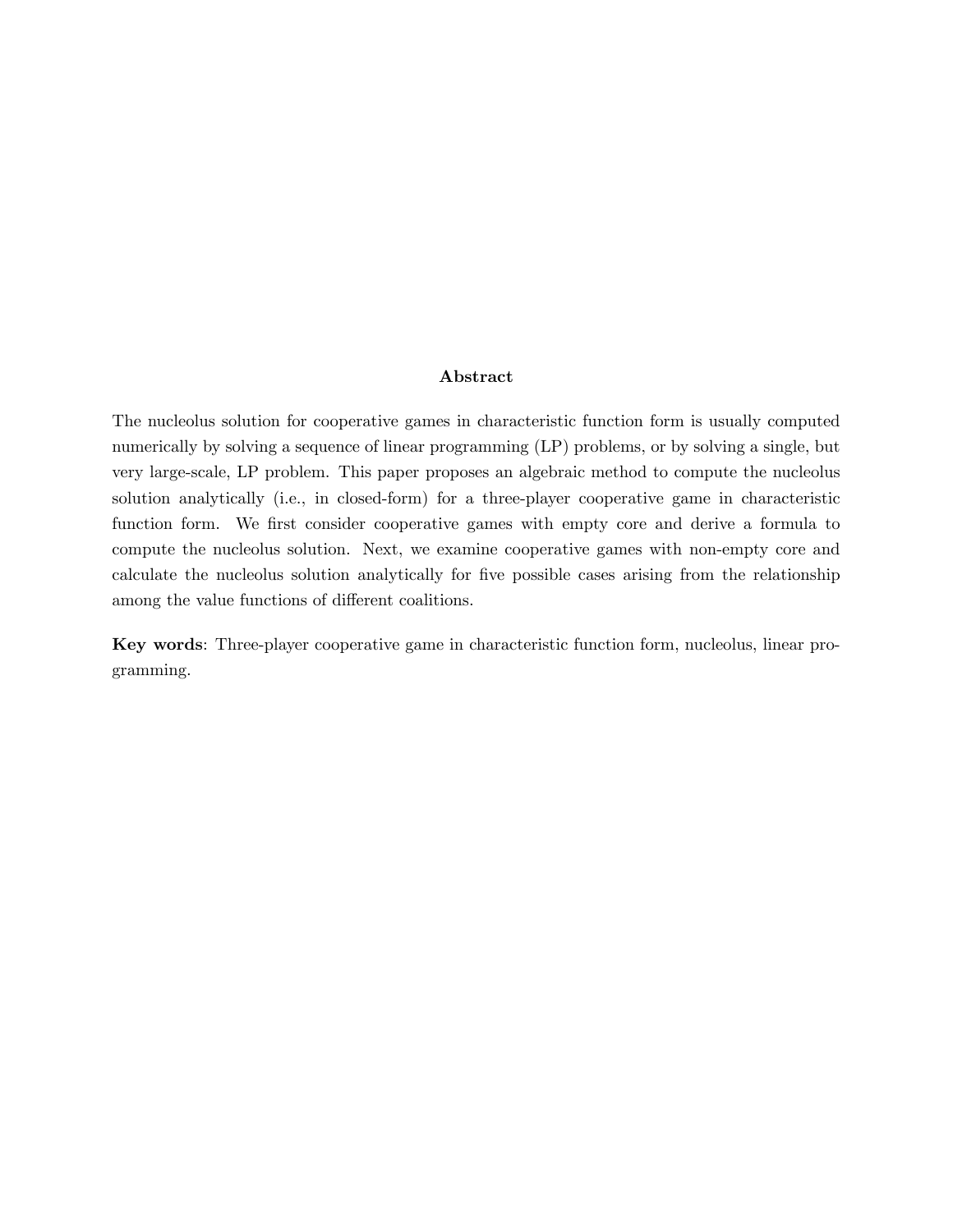#### 1 Introduction

Cooperative game theory studies situations involving multiple players who can cooperate and take joint actions in a coalition to increase their "wealth." The important problem of allocating the newly accrued wealth among the cooperating players in a fair manner has occupied game theorists since the 1940s. More than a dozen alternate solution concepts have been proposed to determine the allocation but only a few of these concepts have received the most attention. Von Neumann and Morgenstern [21] who were the originators of multiperson cooperative games proposed the first solution concept for such games known as the *stable set*. However, due to the theoretical and practical difficulties associated with it, the stable set concept fell out of favour. In 1953, Gillies [6] introduced the concept of *core* as the set of all undominated payoffs (i.e., imputations) to the players satisfying rationality properties. Even though the core has been found useful in studying economic markets, it does not provide a unique solution to the allocation problem. Also in 1953, Shapley  $[18]$  wrote three axioms which would capture the idea of a fair allocation of payoffs and developed a simple, analytic, expression to calculate the payoffs. Shapley value can be computed easily by using a formula regardless of whether or not the core is empty. However, when the core is non-empty, Shapley value may not be in the core and under some conditions the allocation scheme in terms of Shapley value may result in an unstable grand coalition.

An alternative solution concept known as the *nucleolus* was introduced by Schmeidler [17] in 1969 who proposed an allocation scheme that minimizes the "unhappiness" of the most unhappy player. Schmeidler [17] defines "unhappiness" (or, "excess") of a coalition as the difference between what the members of the coalition could get by themselves and what they are actually getting if they accept the allocations suggested by a solution. It was shown by Schmeidler [17] that if the core for a cooperative game is non-empty, then the nucleolus is always located inside the core and thus assures stability of the grand coalition. Unfortunately, unlike the Shapley value, there exists no closed-form formula for the nucleolus solution which has to be computed numerically in an iterative manner by solving a series of linear programming (LP) problems, or by solving a very large-scale LP problem (see, for example, Owen [14] and Wang [22] for textbook descriptions of these methods). The objective of this paper is to present analytic expressions to calculate the nucleolus solution directly without the need for iterative calculations that involve the solution of linear programs.

The nucleolus solution is an important concept in cooperative game theory even though it is not easy to calculate. As Maschler et al.  $[11, p. 336]$  pointed out, the nucleolus satisfies some desirable properties—e.g., it always exists uniquely in the core if the core is non-empty, and is therefore considered an important fair division scheme. As a consequence, some researchers have used this concept to analyze business and management problems; but, due to the complexity of the calculations, the nucleolus has not been extensively used to solve allocation-related problems. As an early application of the nucleolus concept, Barton [1] suggested the nucleolus solution as the mechanism to allocate joint costs among entities who share a common resource. Barton showed that using the nucleolus for this allocation problem can reduce the possibility that one or more entities may wish to withdraw from the resource-sharing arrangement.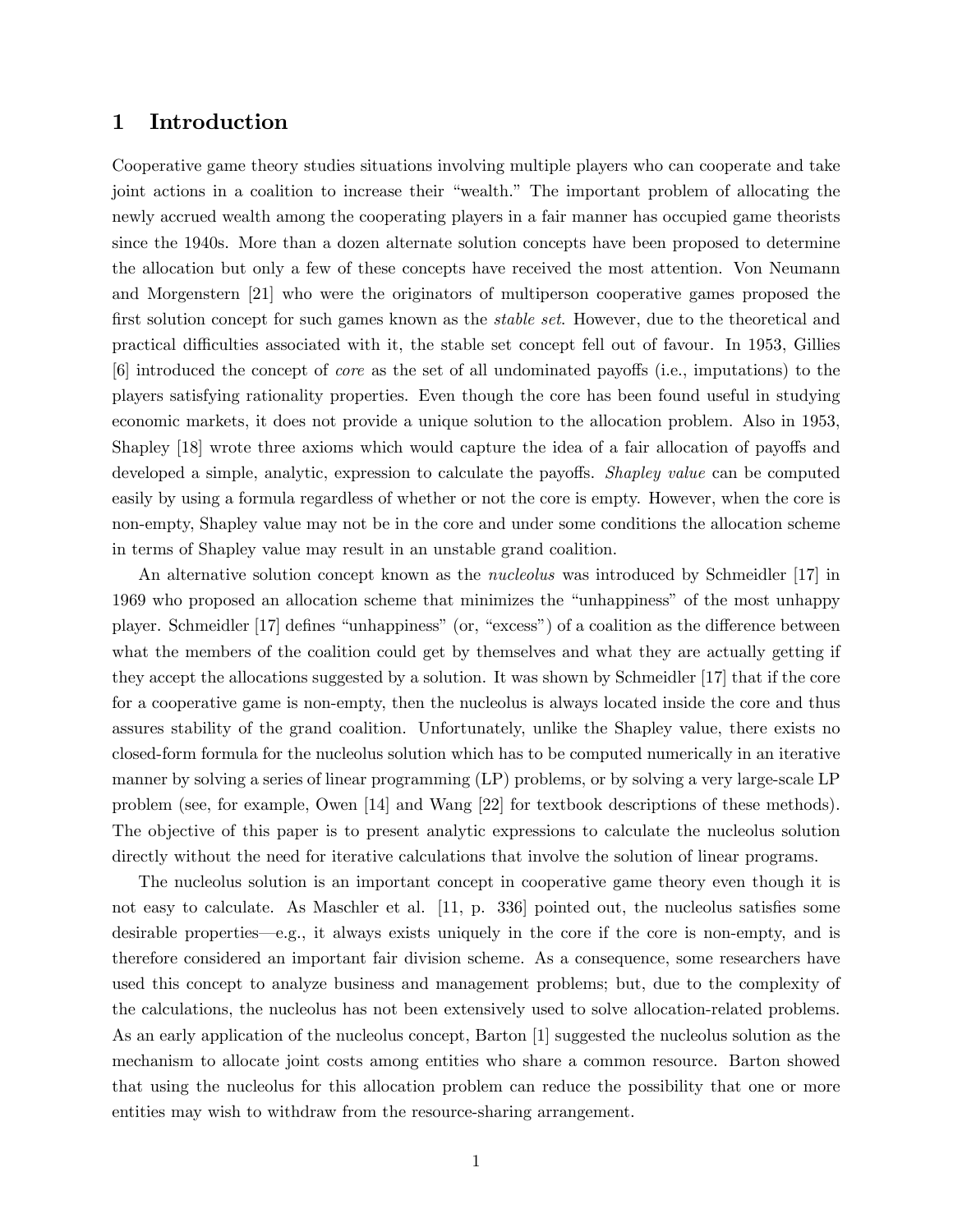To fairly divide the cost or payoff among multiple players, one should choose an allocation scheme that satisfies a natural monotonicity property. In the context of cost allocation, the monotonicity of a scheme means that, if the cost (payoff) incurred by each possible coalition rises, then the cost (payoff) allocation to each entity under the scheme should be increased. As Megiddo [12] proved, the nucleolus is not always monotonic which is considered as a drawback of this concept. We note that in Barton's cost allocation problem, if the cost for using the common resource increases, then the nucleolus solution may suggest a lower cost allocated to some entities, which means that the nucleolus is not monotonic in the problem analyzed by Barton [1].

It has been shown that there are other solution concepts that satisfy the monotonicity property and may be used instead of the nucleolus. For example, Young [23] proved that the Shapley value is a unique, monotonic solution, even though, as pointed out above, it may not be in the core if the core is non-empty. In  $[8]$ , Grotte normalized the nucleolus (by dividing the "excess" of each coalition by the number of players in the coalition) and correspondingly, introduced the new concept  $\degree per$ capita (normalized) nucleolus" as an alternative to the original nucleolus solution. Grotte showed that the per capita nucleolus is monotonic and also always exists in the core if the core is non-empty. Thus, for some cost-sharing problems such as that in Barton [1], the per capita nucleolus may be better than the nucleolus solution; but, we note that the calculation for the per capita nucleolus could be even more complicated than that for the nucleolus. For other publications concerning the applications of the nucleolus, see, e.g., Du et al. [4], Gow and Thomas [7], and Leng and Parlar [10].

An n-player game in characteristic-function form (as originally formulated by von Neumann and Morgenstern [21, Ch. VI]) is defined by the set  $N = \{1, 2, ..., n\}$  and a function  $v(\cdot)$  which, for any subset (i.e., coalition)  $S \subseteq N$  gives a number  $v(S)$  called the value of S (see, also, Straffin [20, Ch. 23]). The characteristic value of the coalition S, denoted by  $v(S)$ , is the payoff that all players in the coalition S can jointly obtain. For a characteristic function game  $(N, v)$ , let  $x_i$  represent an imputation (i.e., a payoff) for player  $i = 1, 2, \ldots, n$ . The nucleolus solution is defined as an ntuple imputation  $\mathbf{x} = (x_1, x_2, \dots, x_n)$  such that the excess ("unhappiness")  $e_S(\mathbf{x}) = v(S) - \sum_{i \in S} x_i$ of any possible coalition  $S$  cannot be lowered without increasing any other greater excess; see, Schmeidler  $[17]$ . With this definition, we find that the nucleolus of a cooperative game is a solution concept that makes the largest unhappiness of the coalitions as small as possible, or, equivalently, minimizes the worst inequity. In the sequential LP method that is based on lexicographic ordering (Maschler et al. [11]), to find the nucleolus solution we first reduce the largest excess  $\max\{e_S(x),\}$ for all  $S \subseteq N$  as much as possible, then decrease the second largest excess as much as possible, and continue this process until the *n*-tuple imputation  $\bf{x}$  is determined.

Existing solution methods for the nucleolus either solve a series of linear programming (LP) problems or a single, but very large LP; see, Table 1. The description of the methods to find the nucleolus as summarized in Table 1 shows that most LP-based methods are iterative in nature and when they are not iterative, the resulting LP can be quite large (as in Kohlberg [9] and Owen [13]). For further discussions regarding these LP methods, see the online Appendix B, in which we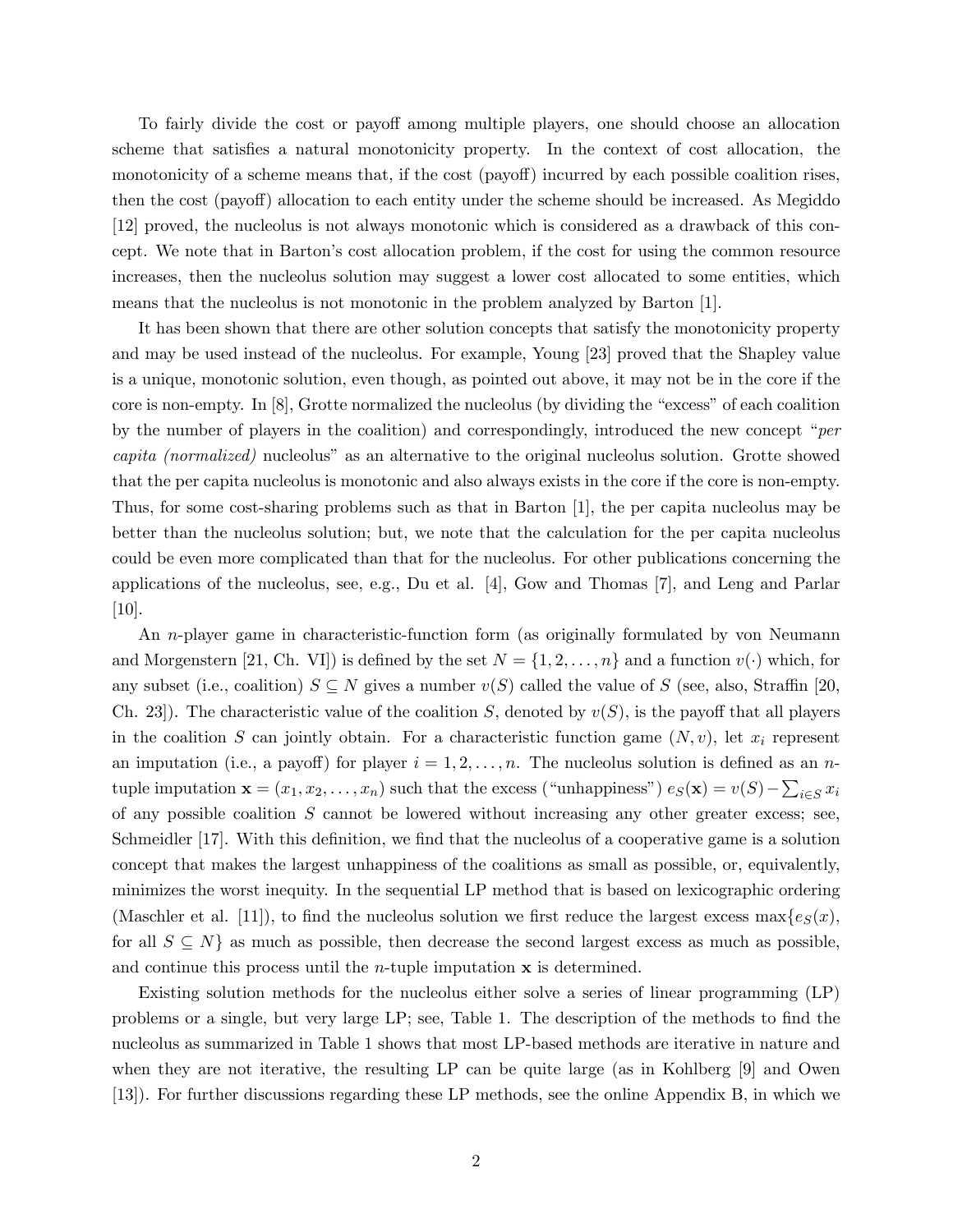| $\operatorname*{Year}% \left( X\right) \equiv\operatorname*{Year}X$ | Author(s)                           | Brief Description of Major Algorithms in the LP Method                           |  |
|---------------------------------------------------------------------|-------------------------------------|----------------------------------------------------------------------------------|--|
| 1972                                                                | Kohlberg [9]                        | When the set of payoff vectors is a polytope, the nucleolus can be               |  |
|                                                                     |                                     | obtained as the solution of a single LP problem with $n$ variables and           |  |
|                                                                     |                                     | $(2^n)!$ constraints.                                                            |  |
| 1974                                                                | Owen $[13]$                         | When the set of payoff vectors is a polytope, the nucleolus can be               |  |
|                                                                     |                                     | obtained as the solution of a single LP problem with $2^{n+1} + n$ variables     |  |
|                                                                     |                                     | and $4^n + 1$ constraints.                                                       |  |
| 1979                                                                | Maschler, Peleg<br>and Shapley [11] | The nucleolus was characterized as the lexicographic center of a                 |  |
|                                                                     |                                     | cooperative game, and it can be found by solving a series of $O(4^n)$            |  |
|                                                                     |                                     | minimization LP problems with constraint coefficients of either $-1$ , 0 or 1.   |  |
| 1981                                                                | Behringer [2]                       | Simplex based algorithm developed for general lexicographically extended         |  |
|                                                                     |                                     | linear maxmin problems to find the nucleolus by solving a sequence of            |  |
|                                                                     |                                     | $O(2^n)$ LP problems.                                                            |  |
| 1981                                                                | $Dragan$ [3]                        | Using the concept of coalition array, linear programs with only $O(n)$ rows      |  |
|                                                                     |                                     | and $O(2^n)$ columns are used to find the nucleolus solution.                    |  |
| 1991                                                                | Sankaran [16]                       | Algorithm to find the nucleolus solution by solving a sequence of $O(2^n)$ LP    |  |
|                                                                     |                                     | problems. However, this method needs more constraints than in Behringer [2].     |  |
| 1994                                                                | Solymosi and<br>Raghavan [19]       | Algorithm to determine the nucleolus of an assignment game. In an                |  |
|                                                                     |                                     | $(m, n)$ -person assignment game, the nucleolus is found in at most $m(m + 3)/2$ |  |
|                                                                     |                                     | steps, each one requiring at most $O(mn)$ elementary operations.                 |  |
| 1996                                                                | Potters, Reijnierse                 | The nucleolus solution can be found by solving at most $n-1$ linear programs     |  |
|                                                                     | and Ansing [15]                     | with at most $2^n - 1$ rows and $2^n + n - 1$ columns.                           |  |
| 1997                                                                | Fromen [5]                          | By utilizing Behringer's algorithm [2], the number of LP problems                |  |
|                                                                     |                                     | to find the nucleolus is reduced to $O(n)$ .                                     |  |

Table 1: A brief review of important algorithms to compute the nucleolus using the LP method.

compare the LP methods listed in Table 1.

In this paper we focus on three-player cooperative games in characteristic-function form, and present an algebraic method that determines the nucleolus analytically (i.e., using closed-form expressions) without the need for iterative algorithms. Furthermore, we limit our discussion to the case of superadditive and essential games. [In a superadditive game,  $v(S \cup T) \ge v(S) + v(T)$  for any two disjoint coalitions S and T; and in an essential game,  $v(123) > v(1) + v(2) + v(3)$ ; see, Straffin [20].] This is a reasonable limitation because if a game is not superadditive and/or essential, then the grand coalition will not be stable since the players would be better off by leaving this coalition. Thus, when a game is not superadditive and/or essential, it is unnecessary to examine the problem of fairly allocating the system-wide profit (that is, the characteristic value of grand coalition) among all players. An example of a 3-player game that is not essential is given by Maschler et al. [11] as  $[v(\emptyset) | v(1), v(2), v(3) | v(12), v(13), v(23) | v(123)] = [0 | 0, 0, 0 | 0, 0, 10 | 6]$ . Here, the grand coalition  $\{1, 2, 3\}$  is not stable since coalition  $\{2, 3\}$  can gain more if they do not join the grand coalition because  $v(23) = 10 > v(123) = 6$ .

Without loss of generality, and as justified in Straffin  $[20, Ch. 23, pp. 152-153]$ , in our threeplayer superadditive and essential game the characteristic values of the empty and one-player coalitions are assumed zero, i.e.,  $v(\emptyset) = v(1) = v(2) = v(3) = 0$ ; the characteristic values of two-player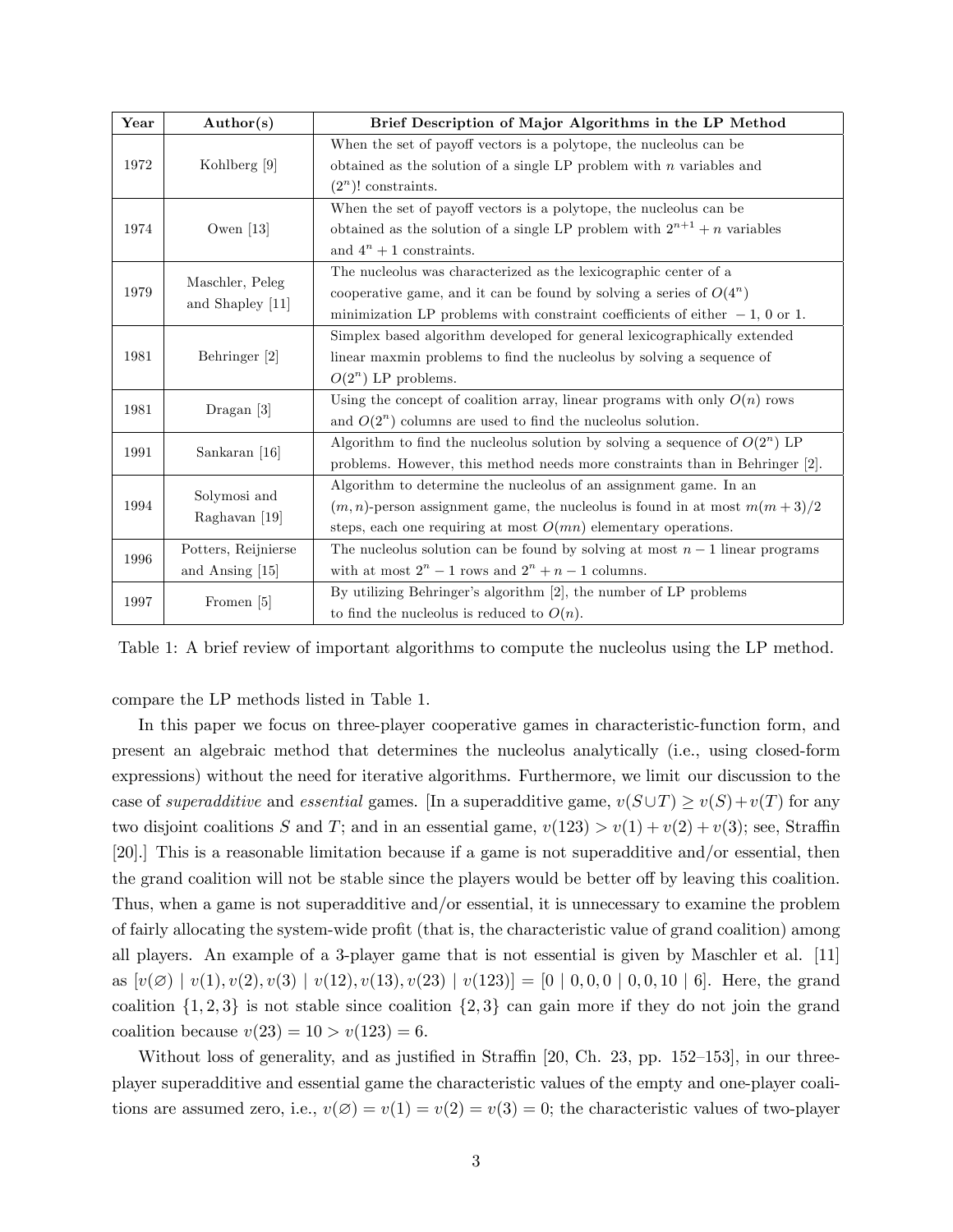coalitions are non-negative, i.e.,  $v(ij) \geq 0$ , for i,  $j = 1, 2, 3, i \neq j$ ; and the characteristic value of the grand coalition  $\{123\}$  is positive, i.e.,  $v(123) > 0$ . If this is not the case, then, as discussed in Maschler et al.  $[11]$  and demonstrated in Straffin [20, Ch. 23, pp. 153], we can transform any superadditive, and essential three-player game to a  $\degree$  0-normalized" game with zero characteristic values of all one-player coalitions. For an example, see the online Appendix A.

The remainder of the paper is organized as follows. In Section 2, we first derive a closedform algebraic formula to compute the nucleolus solution for three-player characteristic-function cooperative games with empty core. Then, we investigate the computation of the nucleolus when the core of a cooperative game is non-empty, and present Öve closed-form formulas each arising from the relationship among the value functions of different coalitions. We use two examples to illustrate our algebraic method. In Section 3, we summarize the paper and provide some suggestions for future research.

## 2 Algebraic Method for Computing the Nucleolus Solution Analytically

In this section, we develop an algebraic method to compute the nucleolus of a three-player cooperative game analytically without the need for linear programming. That is, we derive explicit formulas to compute the nucleolus. We first present our analysis for the relatively simpler case of a cooperative game with empty core. This is followed by the more complicated analysis of the nucleolus computation for cooperative games with non-empty core.

Since we shall minimize the excesses of all possible coalitions to find the nucleolus solution, we first compute these excesses at an imputation  $x$  as follows:

$$
e_i(\mathbf{x}) = v(i) - x_i = -x_i, \text{ for } i = 1, 2, 3,
$$
\n(1)

$$
e_{ij}(\mathbf{x}) = v(ij) - x_i - x_j = v(ij) - v(123) + x_k, \text{ for } i, j, k = 1, 2, 3 \text{ and } i \neq j \neq k,
$$
 (2)

$$
e_{123}(\mathbf{x}) = v(123) - x_1 - x_2 - x_3 = 0. \tag{3}
$$

Note that due to the collective rationality assumption we have  $e_{123}(\mathbf{x}) = 0$  in (3); that is, the payoff  $v(123)$  of the grand coalition  $\{123\}$  is divided to determine three players' payoffs  $x_1, x_2$  and  $x_3$ . The collective rationality assumption is then used to find the equalities in  $(2)$ .

#### 2.1 Algebraic Method for Empty-Core Cooperative Games

We now consider a superadditive and essential cooperative game with empty core, and derive a formula for computing the nucleolus solution.

Theorem 1 If the core of a three-player cooperative game in characteristic function form is empty,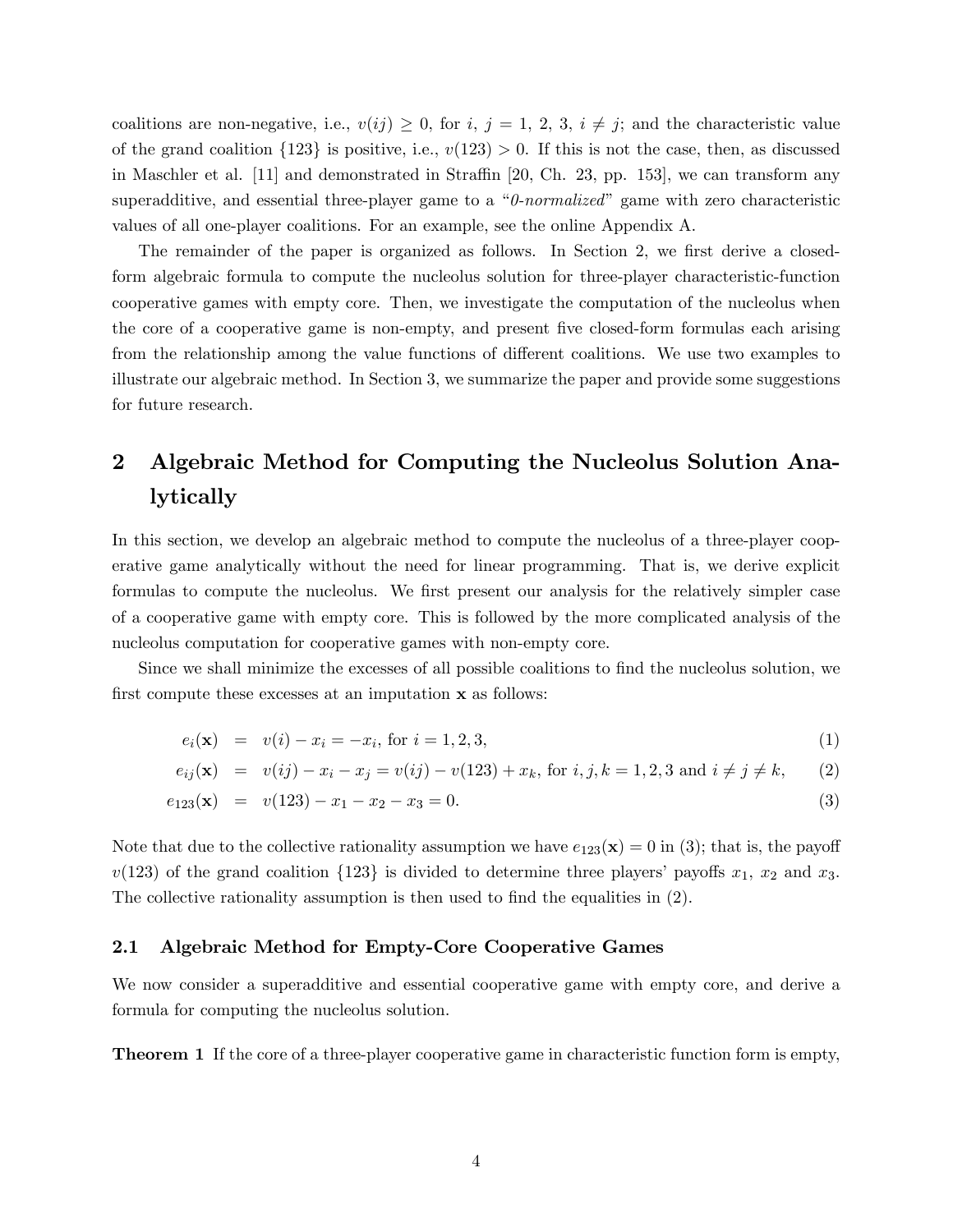then the nucleolus solution  $y = (y_1,y_2,y_3)$  is computed as

$$
y_i = \frac{v(123) + v(ij) + v(ik) - 2v(jk)}{3}, \quad \text{for } i, j, k = 1, 2, 3 \text{ and } i \neq j \neq k.
$$
 (4)

**Proof.** See the online Appendix C. ■

We use the formula in Theorem 1 to compute the nucleolus solution for the following cooperative game.

Example 1 Consider the following three-player superadditive and essential cooperative game in characteristic function form:  $v(\emptyset) = 0$ ;  $v(i) = 0$ , for  $i = 1, 2, 3$ ;  $v(12) = 5$ ,  $v(13) = 6$ ,  $v(23) = 8$ ;  $v(123) = 9$ . It is easy to show that for this game the core is empty<sup>1</sup>. Using Theorem 1, we compute the nucleolus solution as  $y_1 = \frac{1}{3}$  $\frac{1}{3}(5+6+9-2\cdot 8) = \frac{4}{3}, \ y_2 = \frac{1}{3}$  $\frac{1}{3}(5+8+9-2\cdot 6) = \frac{10}{3}$  and  $y_3 = \frac{1}{3}$  $\frac{1}{3}(6+8+9-2\cdot 5)=\frac{13}{3}$ .

#### 2.2 Algebraic Method for Nonempty-Core Cooperative Games

We now derive the formulas that are used to compute the nucleolus solution for a three-player cooperative game with a non-empty core. Since the core is not empty, the nucleolus solution must be in the core (see, for example, Straffin  $[20, Ch. 23]$ ), and thus, the excesses in  $(1)$  and  $(2)$  in terms of the nucleolus are non-positive, i.e.,  $e_j(y) \leq 0$ , for  $j = \{1\}, \{2\}, \{3\}, \{1, 2\}, \{1, 3\}, \{2, 3\}.$  In order to determine the nucleolus solution, we must first reduce the largest excesses to minimum and then decrease the second largest excess and other excesses. To that end, we first find the necessary and sufficient conditions under which the largest excesses are reduced to the minimum.

Lemma 1 For a three-player cooperative game with a non-empty core, the largest excesses are reduced to minimum if and only if at least one of the following conditions is satisfied:

- 1. With imputation  $\mathbf{x} = (x_1, x_2, x_3) = \left(\frac{1}{3}\right)$  $\frac{1}{3}v(123),\frac{1}{3}$  $\frac{1}{3}v(123),\frac{1}{3}$  $\frac{1}{3}v(123)$ , and,  $v(123) \ge \max(3v(12))$ ,  $3v(13), 3v(23)$ .
- 2. With imputation

$$
\mathbf{x} = (x_1, x_2, x_3) = \left(\frac{v(123) + v(12)}{2} - x_2, x_2, \frac{v(123) - v(12)}{2}\right),\tag{5}
$$

and,

$$
\max\left\{v(23), \frac{v(123) - v(12)}{2}\right\} \le x_2 \le \min\left\{v(12), \frac{v(123) + v(12)}{2} - v(13)\right\}.
$$
 (6)

<sup>&</sup>lt;sup>1</sup>A simpler method for testing whether the core is empty or not is to solve the following linear program: min  $x_1$ subject to  $x_1 + x_2 \ge v(12), x_1 + x_3 \ge v(13), x_2 + x_3 \ge v(23), x_1 + x_2 + x_3 = v(123), x_i \ge 0, i = 1, 2, 3$ . If the LP has no feasible solution, then the core is empty; otherwise the core is non-empty.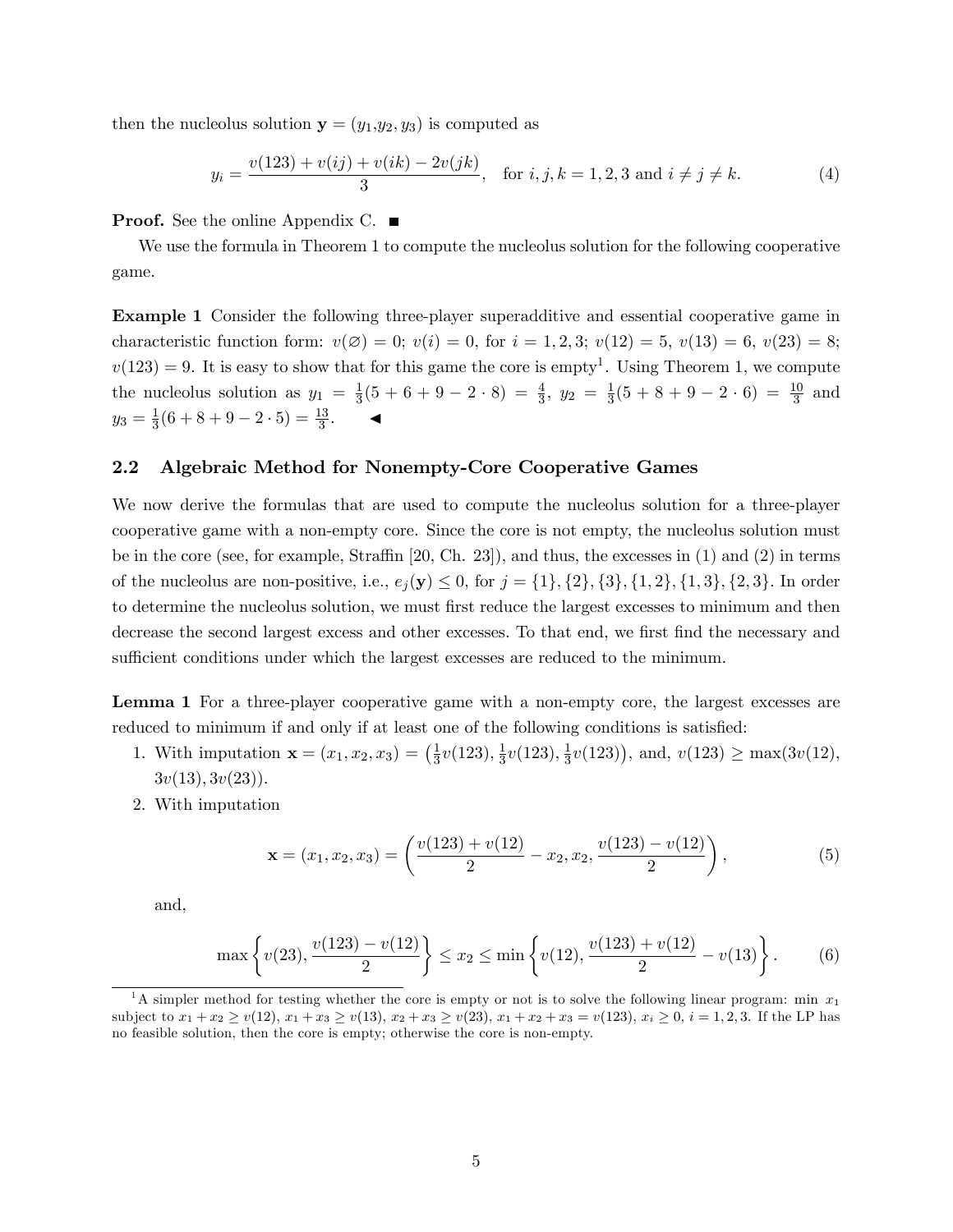#### 3. With imputation

$$
\mathbf{x} = (x_1, x_2, x_3) = \left(x_1, \frac{v(123) - v(13)}{2}, \frac{v(123) + v(13)}{2} - x_1\right),\tag{7}
$$

and,

$$
\max\left\{v(12), \frac{v(123) - v(13)}{2}\right\} \le x_1 \le \min\left\{v(13), \frac{v(123) + v(13)}{2} - v(23)\right\}.
$$
 (8)

#### 4. With imputation

$$
\mathbf{x} = (x_1, x_2, x_3) = \left(\frac{v(123) - v(23)}{2}, \frac{v(123) + v(23)}{2} - x_3, x_3\right),\tag{9}
$$

and,

$$
\max\left\{v(13), \frac{v(123) - v(23)}{2}\right\} \le x_1 \le \min\left\{v(23), \frac{v(123) + v(23)}{2} - v(12)\right\}.
$$
 (10)

5. With imputation

$$
x_i = \frac{v(123) + v(ij) + v(ik) - 2v(jk)}{3}
$$
, for  $i, j, k = 1, 2, 3$  and  $i \neq j \neq k$ , (11)

and,

$$
v(123) + v(jk) \le 2[v(ij) + v(ik)], \text{ for } i, j, k = 1, 2, 3 \text{ and } i \ne j \ne k.
$$
 (12)

#### **Proof.** See the online Appendix D. ■

In Lemma 1 we have derived the necessary and sufficient conditions under which the largest excesses are minimized. In order to find the nucleolus solution, we need to reduce the second largest excess and the subsequent excesses to minimum.

Theorem 2 For a three-player, nonempty-core cooperative game in characteristic function form, the nucleolus solution  $y = (y_1, y_2, y_3)$  can be computed as follows:

- 1. If  $v(123) \ge 3v(ij)$ , for  $i, j = 1, 2, 3$  and  $i \ne j$ , then  $y_1 = y_2 = y_3 = \frac{1}{3}$  $rac{1}{3}v(123)$ .
- 2. If  $v(123) \ge v(ij) + 2v(ik)$ ,  $v(123) \ge v(ij) + 2v(jk)$  and  $v(123) \le 3v(ij)$ , for  $i, j, k = 1, 2, 3$ and  $i \neq j \neq k$ , then  $y_i = y_j = \frac{1}{4}$  $\frac{1}{4}[v(123) + v(ij)]$  and  $y_k = \frac{1}{2}$  $\frac{1}{2}[v(123)-v(ij)].$
- 3. If  $v(123) \le v(ij) + 2v(ik)$ ,  $v(123) \ge v(ij) + 2v(jk)$  and  $v(ij) \ge v(ik)$ , for  $i, j, k = 1, 2, 3$  and  $i \neq j \neq k$ , then  $y_i = \frac{1}{2}$  $\frac{1}{2}[v(ij) + v(ik)], y_j = \frac{1}{2}$  $\frac{1}{2}[v(123) - v(ik)],$  and  $y_k = \frac{1}{2}$  $\frac{1}{2}[v(123)-v(ij)].$
- 4. If  $v(123) + v(ij) \ge 2[v(ik) + v(jk)], v(123) \le v(ij) + 2v(ik)$  and  $v(123) \le v(ij) + 2v(jk)$ , for  $i, j, k = 1, 2, 3$  and  $i \neq j \neq k$ , then

$$
y_i = \frac{1}{4} \{v(123) + v(ij) + 2[v(ik) - v(jk)]\}, y_j = \frac{1}{4} \{v(123) + v(ij) + 2[v(jk) - v(ik)]\},
$$

$$
y_k = \frac{1}{2} [v(123) - v(ij)].
$$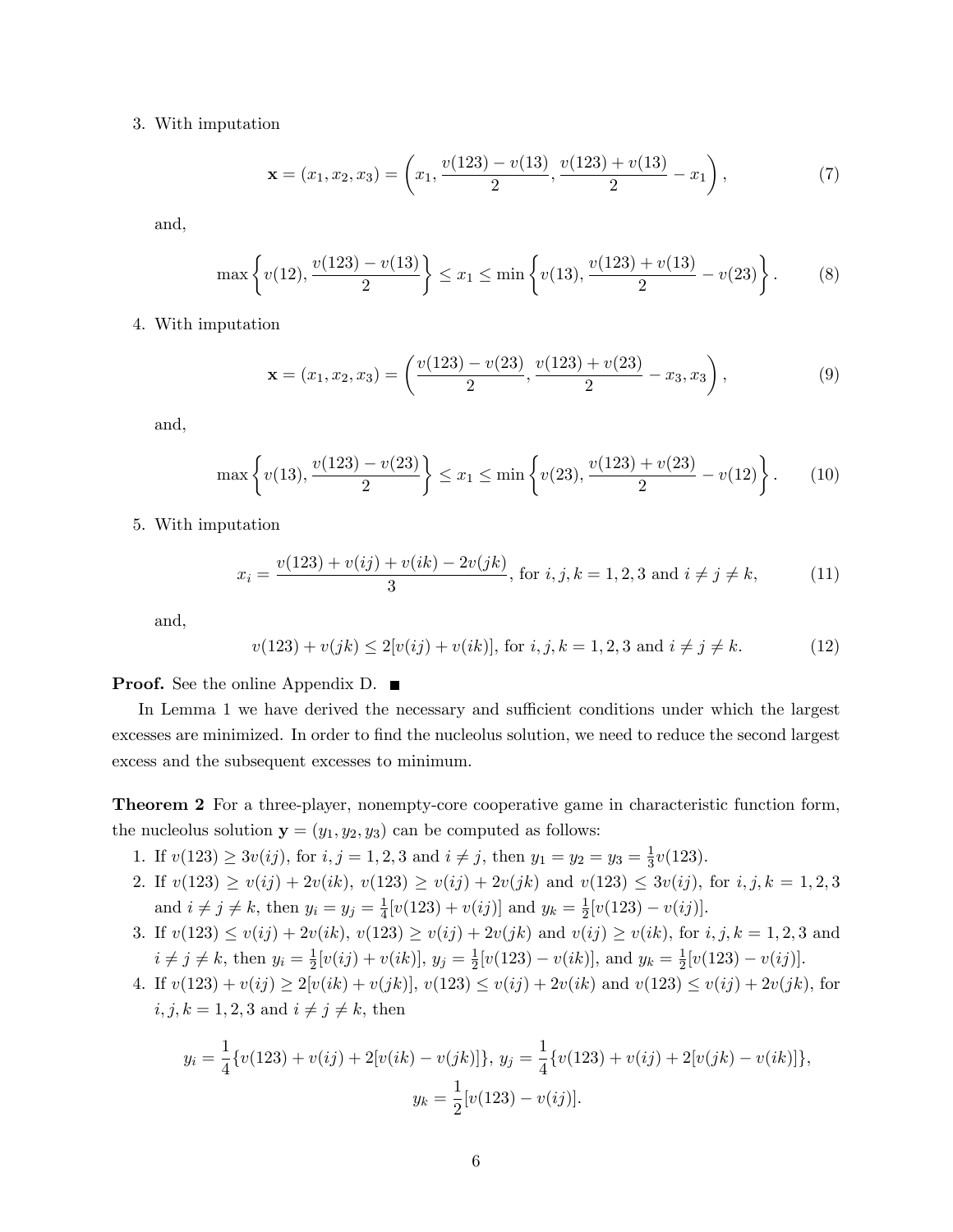5. If 
$$
v(123) + v(ij) \le 2[v(ik) + v(jk)]
$$
, for  $i, j, k = 1, 2, 3$  and  $i \ne j \ne k$ , then  
\n
$$
y_i = \frac{1}{3} \{v(123) + v(ij) + v(ik) - 2v(jk)\}, y_j = \frac{1}{3} \{v(123) + v(ij) + v(jk) - 2v(ik)\}, y_k = \frac{1}{3} \{v(123) + v(ik) + v(jk) - 2v(ij)\}.
$$

**Proof.** See the online Appendix E.  $\blacksquare$ 

We observe from Theorem 2 that, as the characteristic value of the grand coalition  $v(123)$ increases, the allocation to one or two players may be decreased. For example, we now consider the second case (in Theorem 2), in which  $v(123) \ge v(ij) + 2v(ik)$ ,  $v(123) \ge v(ij) + 2v(jk)$  and  $v(123) \leq 3v(ij)$ , for  $i, j, k = 1, 2, 3$  and  $i \neq j \neq k$ . For this case, the allocation scheme suggested by the nucleolus solution is given as follow:  $y_i = y_j = \frac{1}{4}$  $\frac{1}{4}[v(123) + v(ij)]$  and  $y_k = \frac{1}{2}$  $\frac{1}{2}[v(123)-v(ij)].$ Since  $v(i) < v(123)$  for the superadditive and essential game, we find that  $y_i = y_j \neq y_k$ . If we increase  $v(123)$  to a sufficiently large value  $v'(123)$  so that the first case in Theorem 2 applies, then we find that the allocation scheme is changed to the following:  $y_1 = y_2 = y_3 = \frac{1}{3}$  $\frac{1}{3}v'(123)$ . Comparing the new allocation scheme and that obtained before we increase  $v(123)$  to  $v'(123)$ , we find that one or two players may be worse off when the characteristic value of the grand coalition is increased. More specifically, if  $v(ij) < \frac{2}{3}$  $\frac{2}{3}v'(123) - v(123)$ , then  $y_k = \frac{1}{2}$  $\frac{1}{2}[v(123) - v(ij)] > \frac{1}{3}$  $\frac{1}{3}v'(123)$ . Because  $y_i + y_j + y_k = v(123) < v'(123)$ , we find that  $y_i = y_j = \frac{1}{4}$  $\frac{1}{4}[v(123) + v(ij)] < \frac{1}{3}$  $\frac{1}{3}v'(123)$ . It thus follows that, after the characteristic value of the grand coalition is increased from  $v(123)$  to  $v'(123)$ , player k is worse off and players i and j are better off. We also note that, if  $v(ij) > \frac{4}{3}$  $\frac{4}{3}v'(123) - v(123),$ then  $y_i = y_j = \frac{1}{4}$  $\frac{1}{4}[v(123) + v(ij)] > \frac{1}{3}$  $\frac{1}{3}v'(123)$  and  $y_k = \frac{1}{2}$  $\frac{1}{2}[v(123) - v(ij)] < \frac{1}{3}$  $\frac{1}{3}v'(123)$ , which means that player k is better off but players i and j are worse off. This discussion demonstrates that the nucleolus is not always monotonic, as proved by Megiddo [12].

Next, we provide an example to illustrate our analytic results in the above theorem.

Example 2 We now use our algebraic method given in Theorem 2 to solve the following threeplayer cooperative game:  $v(\emptyset) = 0$ ;  $v(i) = 0$ , for  $i = 1, 2, 3$ ;  $v(12) = 1$ ,  $v(13) = 4$ ,  $v(23) = 3$ ;  $v(123) = 6$ . Since the core of this game is non-empty, we use one of the formulas in Theorem 2 to find the nucleolus solution. Since  $v(123) = 6 \le v(13) + 2v(23) = 10$ ,  $v(123) = 6 \ge v(13) + 2v(12) = 6$ ,  $v(13) = 4 \ge v(23) = 3$ , the third case (with  $i = 3$ ,  $j = 1$  and  $k = 2$ ) in Theorem 2 is eligible to calculate the nucleolus  $y = (y_1, y_2, y_3)$  as  $y_1 = [v(123)-v(23)]/2 = 1.5$ ,  $y_2 = [v(123)-v(13)]/2 = 1$ and  $y_3 = \frac{v(13) + v(23)}{2} = 3.5$ .

We have written Maple worksheets which test the emptiness of the core (CoreTest.mws), and calculate the nucleolus solution when the core is empty (Nucleolus-EmptyCore.mws) and when it is nonempty (Nucleolus-NonEmptyCore.mws). These files work with Maple 10, 11 and 12, and they can be downloaded from the authors' web site at http://www.business.mcmaster.ca/OM/ parlar/files/nucleolus/.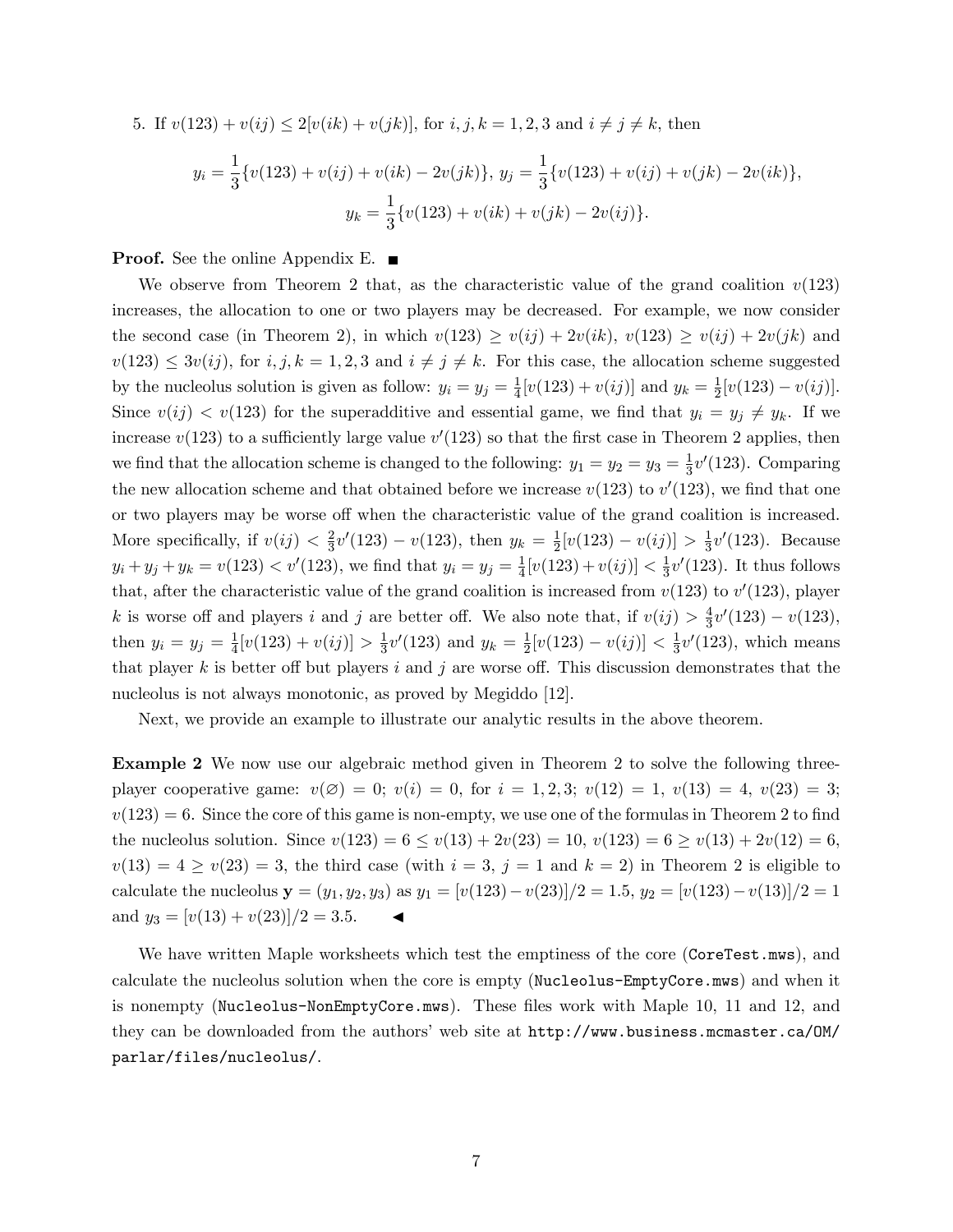### 3 Summary and Concluding Remarks

Linear programming plays a prevalent role in computing the nucleolus solution of a cooperative game in the characteristic function form. However, this method requires the solution of a sequence of linear problems, thus making it inconvenient to use. To simplify the computations in calculating the nucleolus, we propose an algebraic method that gives the nucleolus analytically. This paper focuses on a three-player cooperative game. As discussed in Section 2.1, only a single formula is needed for computing the nucleolus solution when the core of a three-player game is empty. In Section 2.2, we derive some formulas each used under three specific conditions. Two examples are presented to illustrate our algebraic method.

### References

- [1] T. L. Barton. A unique solution for the nucleolus in accounting allocations. Decision Sciences,  $23(2):365-375$ , March 1992.
- [2] F. A. Behringer. A simplex based algorithm for lexicographically extended linear maxmin problem. European Journal of Operational Research, 7:274–283, 1981.
- [3] I. Dragan. A procedure for finding the nucleolus of a cooperative n person game. Mathematical Methods of Operations Research,  $25:119-131$ , 1981.
- [4] S. Du, X. Zhou, L. Mo, and H. Xue. A novel nucleolus-based loss allocation method in bilateral electricity markets. IEEE Transactions on Power Systems,  $21(1):28-33$ , February 2006.
- [5] B. Fromen. Reducing the number of linear programs needed for solving the nucleolus problem of n-person game theory. European Journal of Operational Research, 98:626–636, 1997.
- [6] D. B. Gillies. Some Theorems on n-Person Games. PhD thesis, Princeton University, Princeton, N.J., 1953.
- [7] S. H. Gow and L. C. Thomas. Interchange fees for bank ATM networks. Naval Research Logistics,  $45(4):407-417$ , December 1998.
- [8] J. H. Grotte. Computation of and observations on the nucleolus and the central games. Masterís thesis, Cornell University, 1970.
- [9] E. Kohlberg. The nucleolus as a solution of a minimization problem. SIAM Journal on Applied *Mathematics*,  $23(1):34-39$ , July 1972.
- [10] M. Leng and M. Parlar. Allocation of cost savings in a three-level supply chain with demand information sharing: A cooperative-game approach. Operations Research,  $57(1):200-213$ , January–February 2009.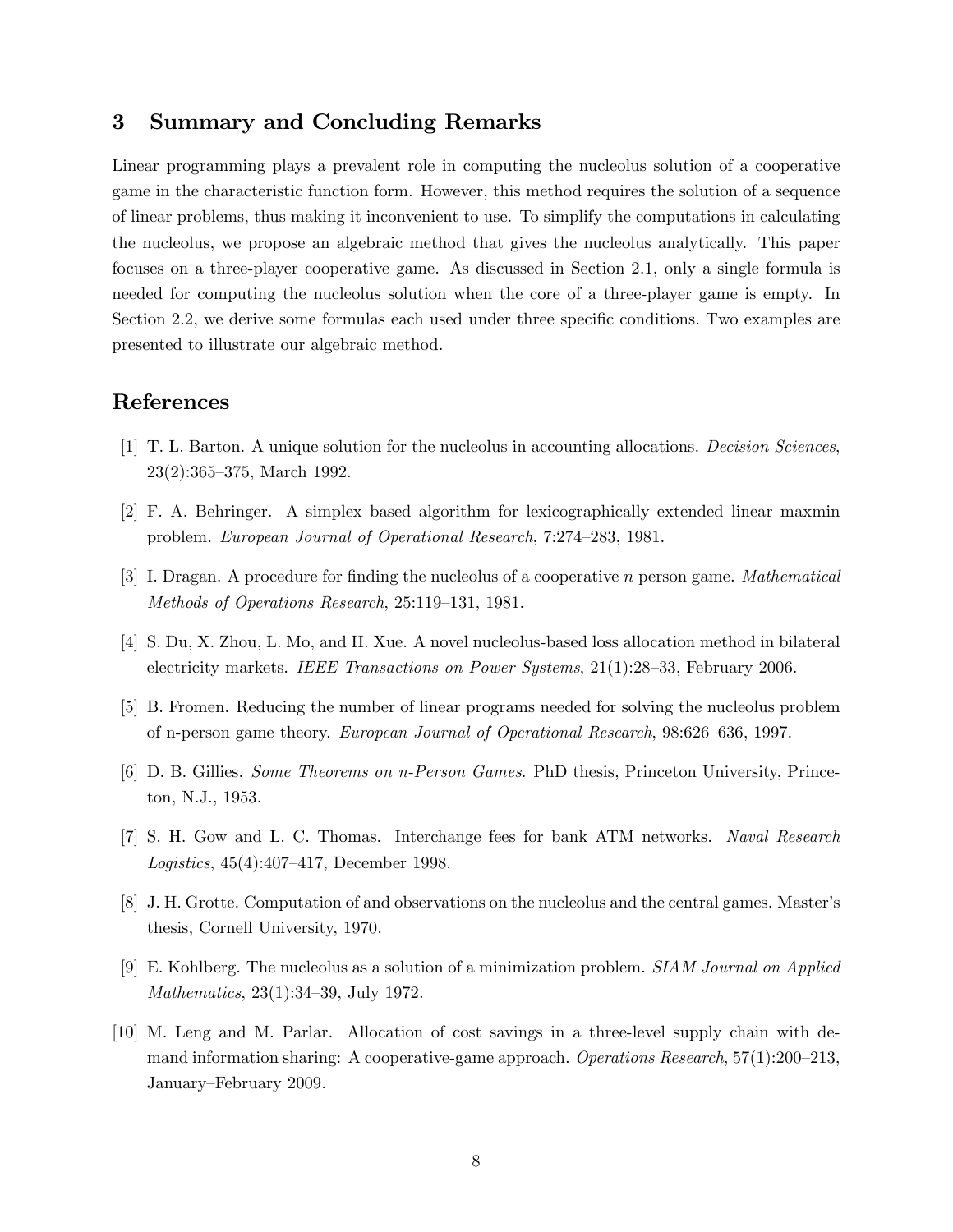- [11] M. Maschler, B. Peleg, and L. Shapley. Geometric properties of the kernel, nucleolus, and related solution concepts. Mathematics of Operations Research, 4(4):303–338, November 1979.
- [12] N. Megiddo. On the nonmonotonicity of the bargaining set, the kernel and the nucleolus of a game.  $SIAM\ Journal\ on\ Applied\ Mathematics\ 27(2):355-358$ , September 1974.
- [13] G. Owen. A note on the nucleolus. *International Journal of Game Theory*,  $3(2):101-103$ , 1974.
- [14] G. Owen. Game Theory. Academic Press, New York, 2nd edition, 1982.
- [15] J. Potters, J. Reijnierse, and M. Ansing. Computing the nucleolus by solving a prolonged simplex algorithm. *Mathematics of Operations Research*,  $21(3)$ :757–768, August 1996.
- [16] J. K. Sankaran. On finding the nucleolus of an *n*-person cooperative game. *International* Journal of Game Theory,  $19:329-338$ , 1991.
- [17] D. Schmeidler. The nucleolus of a characteristic function game. SIAM Journal on Applied Mathematics, 17:1163-1170, 1969.
- [18] L. S. Shapley. A value for n-person games. In H. W. Kuhn and A. W. Tucker, editors, Contributions to the Theory of Games II, pages  $307-317$ . Princeton University Press, Princeton, 1953.
- [19] T. Solymosi and T. Raghavan. An algorithm for Önding the nucleolus of assignment games. International Journal of Game Theory, 23:119–143, 1994.
- [20] P. D. Straffin. *Game Theory and Strategy*. The Mathematical Association of America, Washington, D.C., 1993.
- [21] J. von Neumann and O. Morgenstern. Theory of Games and Economic Behaviour. Princeton University Press, Princeton, 1944.
- [22] J. Wang. The Theory of Games. Oxford University Press, New York, 1988.
- [23] H. P. Young. Monotonic solutions of cooperative games. International Journal of Game Theory,  $14(2):65-72$ , June 1985.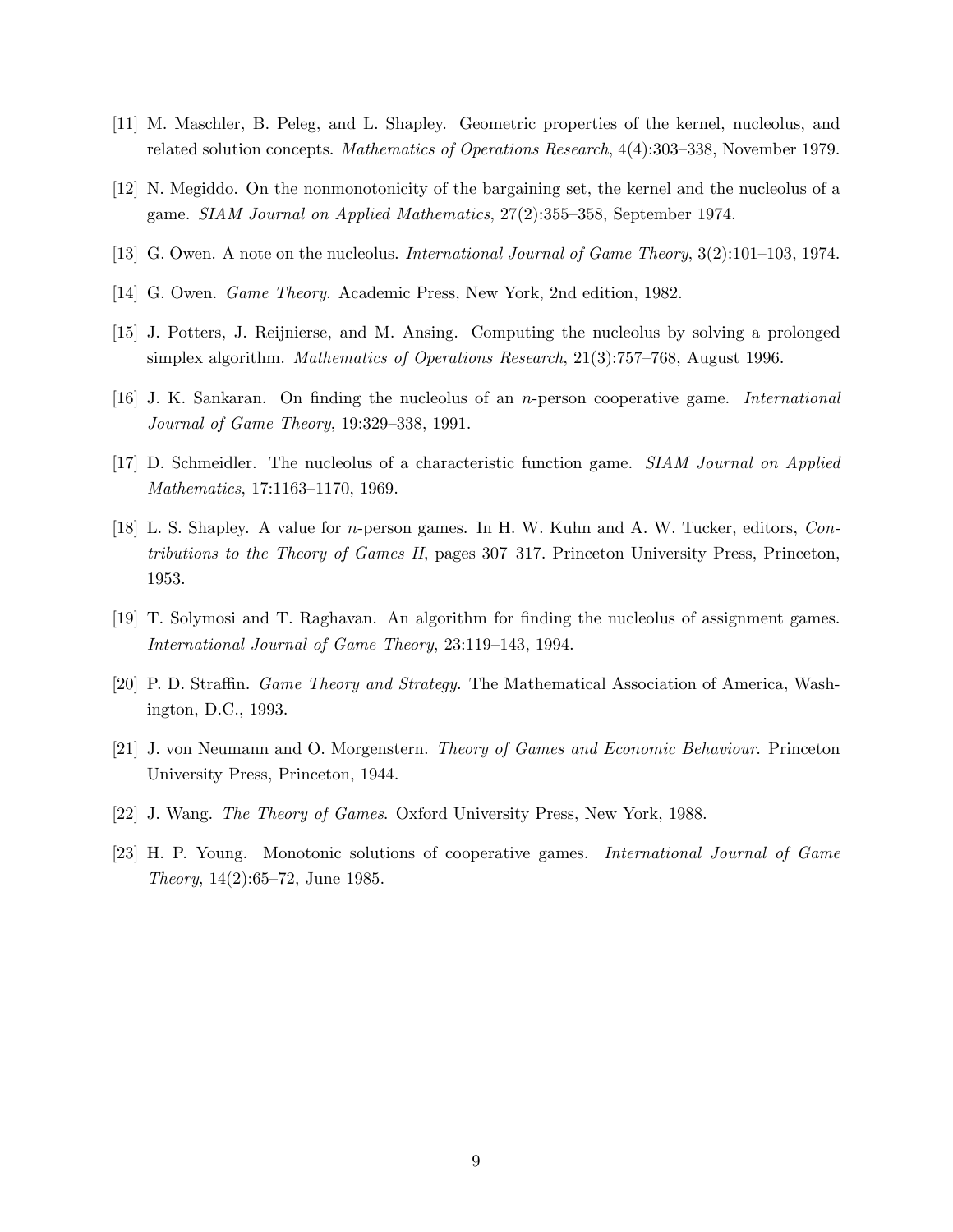## Online Appendices "Analytic Solution for the Nucleolus of a Three-Player Cooperative Game" Mingming Leng and Mahmut Parlar

## Appendix A Transformation of a Superadditive and Essential Game to a "Zero-Normalized" Game

We provide an example to show how to transform a superadditive, and essential three-player game to a " $0$ -normalized" game with zero characteristic values of all one-player coalitions. Consider the game  $(N, v)$  with  $[v(\emptyset) \mid v(1), v(2), v(3) \mid v(12), v(13), v(23) \mid v(123)] = [0 \mid 1, 2, 3 \mid 8, 10, 13 \mid 15].$ We can transform  $(N, v)$  to the following *strategically equivalent* game  $(N, v')$  by subtracting a suitable constant  $c_i$  from player is payoff and (from the value of any coalition containing player i). This gives,

$$
v'(2) = 0
$$
  
\n
$$
v'(1) = v(1) - 1 = 0
$$
  
\n
$$
v'(13) = v(12) - v(1) - v(2) = 5
$$
  
\n
$$
v'(14) = v(13) - v(1) - v(3) = 6
$$
  
\n
$$
v'(2) = v(2) - 2 = 0
$$
  
\n
$$
v'(23) = v(23) - v(2) - v(3) = 8
$$
  
\n
$$
v'(3) = v(3) - 3 = 0
$$
  
\n
$$
v'(123) = v(123) - v(1) - v(2) - v(3) = 9.
$$

Using the analytic formula in Section 2.1, the nucleolus solution for this (empty core) game  $(N, v')$ is obtained as  $y' = (y'_1, y'_2, y'_3) = (\frac{4}{3}, \frac{10}{3})$  $\frac{10}{3}, \frac{13}{3}$  $\frac{13}{3}$ ). The nucleolus solution for the original problem is then computed as  $y = (y_1, y_2, y_3) = (\frac{4}{3} + 1, \frac{10}{3} + 2, \frac{13}{3} + 3) = (\frac{7}{3}, \frac{16}{3})$  $\frac{16}{3}, \frac{22}{3}$  $\frac{d^{2}}{3}$ ) which satisfies the collective rationality condition  $y_1 + y_2 + y_3 = v(123) = 15$ .

## Appendix B Sequential LP Method for Computing the Nucleolus Solution

Our brief review presented in Table 1 indicates that, as an early publication on the sequential LP method, Maschler et al. [11] used the concept of lexicographic centre to develop an LP procedure involving  $O(4^n)$  LP minimization problems. This LP approach has been adopted by some textbooks  $(e.g., Wang [22])$  as a "typical" method to calculate the nucleolus solution. However, because the LP method in [11] requires solving a large number of linear problems, later researchers have investigated methods to find more efficient LP approach for the calculation of the nucleolus solution.

We see in Table 1 that, immediately after Maschler et al. [11], Behringer [2] reduced the number of LP problems that are needed to Önd the nucleolus. We also Önd from Table 1 that, following Behringer [2], others (i.e., Dragan [3], Sankaran [16], and Solymosi and Raghavan [19]) attempted to further improve the LP method; but, they didn't find any method better than Behringer  $[2]$ . More specifically, in [3] Dragan's LP approach may need more than  $O(2^n)$  linear problems even though this author claimed that only  $n-1$  linear programs can be used to find the nucleolus. In addition, the solution found by the LP approach in [3] is actually the prenucleolus rather than the nucleolus solution, as discussed by Potters et al. [15].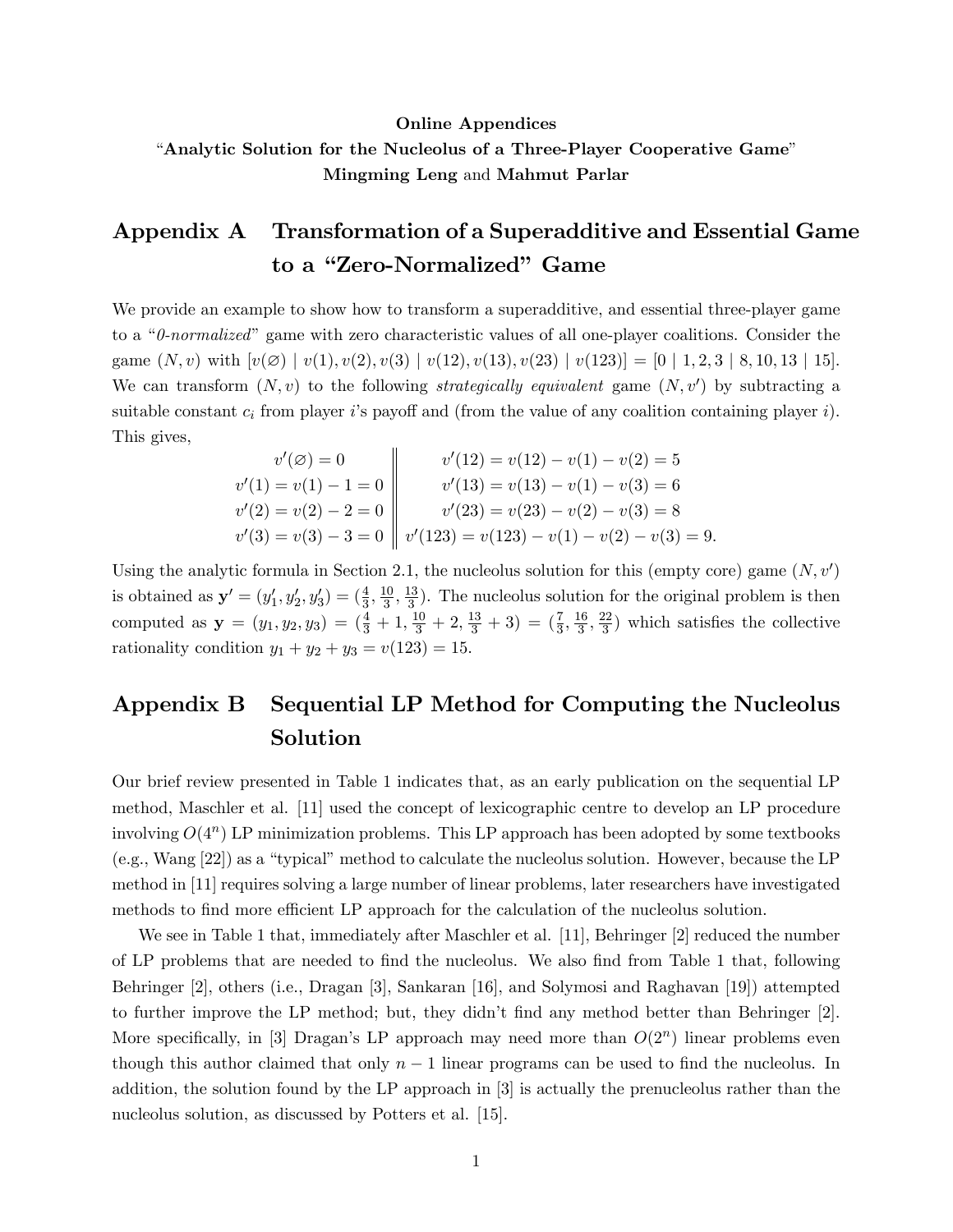Sankaran [16] developed an LP approach which may require the same number of linear problems as in Behringer [2] but needs more constraints. Solymosi and Raghavanís approach in [19] is only applied to a special type of cooperative games (i.e., assignment games). Potters et al. [15] suggested an LP approach that may reduce the number of linear problems; but, this approach increases the size of each linear problem. From Table 1, we also find that Fromen  $[5]$  improved Behringer's algorithm [2] to reduce the number of linear problems without increasing each LP problemís size.

Similar to Section 2, we have written Maple worksheets to illustrate the LP method in calculating the nucleolus solutions for the cooperative games in Examples 1 and 2. Note from our above discussion that Maschler et al.'s method [11] is an early one and has been widely used by relevant textbooks (e.g., Owen [14] and Wang [22]) to solve numerical examples. Thus, we considered Maschler et al.'s method to develop the Maple worksheet  $Empty-Simplex-1.mws$  for the emptycore case and the Maple worksheet Non-Empty-Simplex-2.mws for the nonempty-core case. These files can be downloaded from the authors' web site at http://www.business.mcmaster.ca/OM/ parlar/files/nucleolus/.

## Appendix C Proof of Theorem 1

For a three-player empty-core cooperative game in characteristic form, we find from (1) that  $e_i(\mathbf{x}) \leq$ 0, for  $i = 1, 2, 3$ . However, since the core of the game is empty, at least one of  $e_{12}(\mathbf{x})$ ,  $e_{13}(\mathbf{x})$  and  $e_{23}(\mathbf{x})$  must be positive. Otherwise, if  $e_{12}(\mathbf{x})$ ,  $e_{13}(\mathbf{x})$  and  $e_{23}(\mathbf{x})$  are all equal to or less than zero, then using (2) we have  $v(12) \le x_1 + x_2$ ,  $v(13) \le x_1 + x_3$  and  $v(23) \le x_2 + x_3$ , which implies that the core is not empty.

Therefore, the maximal excess must be one of  $e_{12}(\mathbf{x})$ ,  $e_{13}(\mathbf{x})$  and  $e_{23}(\mathbf{x})$ . Accordingly, in order to minimize the maximal excess to find the nucleolus solution, we should change the imputation  $\mathbf{x} = (x_1, x_2, x_3)$  to minimize the maximum of  $e_{12}(\mathbf{x}), e_{13}(\mathbf{x})$  and  $e_{23}(\mathbf{x})$ . If  $e_{12}(\mathbf{x})$  is the maximum, then we reduce the value of  $x_3$  and increase the values of  $x_1$  and  $x_2$ ; but, this raises the excesses  $e_{13}(\mathbf{x})$  and  $e_{23}(\mathbf{x})$ . As a result,  $e_{12}(\mathbf{x})$  must be equal to the maximum of  $e_{13}(\mathbf{x})$  and  $e_{23}(\mathbf{x})$ . For example, if  $e_{12}(\mathbf{x}) = e_{13}(\mathbf{x}) > e_{23}(\mathbf{x})$ , we can then reduce the values of  $x_3$  and  $x_2$  but increase the value of  $x_1$ , in order to make both  $e_{12}(\mathbf{x})$  and  $e_{13}(\mathbf{x})$  smaller; but this increases the excess  $e_{23}(\mathbf{x})$ . Thus, the process terminates only when  $e_{12}(\mathbf{x})$ ,  $e_{13}(\mathbf{x})$  and  $e_{23}(\mathbf{x})$  are equal. A similar argument applies to the case in which  $e_{13}(x)$  or  $e_{23}(x)$  is the maximum.

In conclusion, after we minimize the maximal excess, the excesses  $e_{12}(\mathbf{x})$ ,  $e_{13}(\mathbf{x})$  and  $e_{23}(\mathbf{x})$ must be equal and also, they must be nonnegative, i.e.,  $e_{12}(\mathbf{x}) = e_{13}(\mathbf{x}) = e_{23}(\mathbf{x}) \ge 0$ . We can then solve the following equations,

$$
\begin{cases}\nv(12) - x_1 - x_2 = v(13) - x_1 - x_3, \\
v(12) - x_1 - x_2 = v(23) - x_2 - x_3, \\
v(123) = x_1 + x_2 + x_3,\n\end{cases}
$$

and find the values of  $x_i$ , for  $i = 1, 2, 3$ . Because the payoffs of all three players have been chosen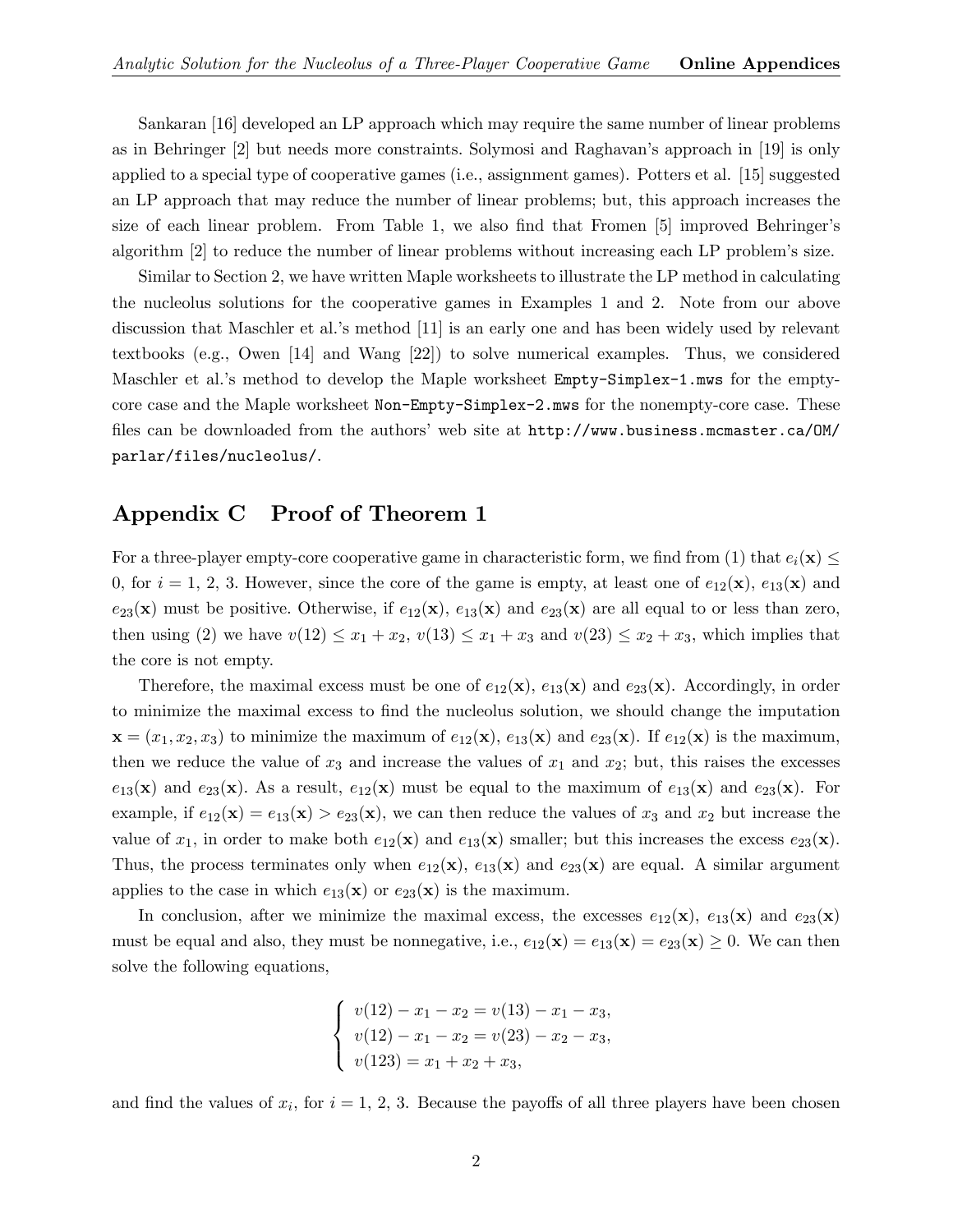to minimize the maximal excess, we cannot make any change on the imputation  $\mathbf{x} = (x_1, x_2, x_3)$ to reduce the other excesses  $e_i(\mathbf{x})$   $(i = 1, 2, 3)$ . Otherwise, the maximal excess will be increased. Thus, the nucleolus  $y = (y_1, y_2, y_3)$  is found as (4).

### Appendix D Proof of Lemma 1

We show the sufficiency and necessity of these conditions.

**Sufficiency.** In this part, if one of five conditions is satisfied, then the largest excesses are reduced to the minimum. We begin by showing the first sufficient condition. Since  $x_1 = x_2 = x_3 = \frac{1}{3}$  $rac{1}{3}v(123);$  $v(123) \ge 3v(12), v(123) \ge 3v(13)$  and  $v(123) \ge 3v(23)$ , we use (1) and (2) to find that

$$
e_1(\mathbf{x}) = e_2(\mathbf{x}) = e_3(\mathbf{x}) = -\frac{1}{3}v(123),
$$
  
\n
$$
e_{12}(\mathbf{x}) = v(12) - v(123) + x_3 = v(12) - \frac{2}{3}v(123) \le -\frac{1}{3}v(123),
$$
  
\n
$$
e_{13}(\mathbf{x}) = v(13) - v(123) + x_2 = v(13) - \frac{2}{3}v(123) \le -\frac{1}{3}v(123),
$$
  
\n
$$
e_{23}(\mathbf{x}) = v(23) - v(123) + x_1 = v(23) - \frac{2}{3}v(123) \le -\frac{1}{3}v(123),
$$

which implies that at least one of the excesses  $e_i(\mathbf{x})$   $(i = 1, 2, 3)$  is the largest. Next we prove that the largest excesses arrive to the minimum when  $x_1 = x_2 = x_3 = v(123)/3$ , that is,  $e_1(\mathbf{x}) =$  $e_2(\mathbf{x}) = e_3(\mathbf{x})$ . Suppose that  $e_1(\mathbf{x})$  is the largest excess and  $e_2(\mathbf{x})$  and  $e_3(\mathbf{x})$  are both less than  $e_1(\mathbf{x})$ . In order to decrease  $e_1(\mathbf{x}) = -x_1$ , we should increase the value of  $x_1$ . However, since  $x_1 + x_2 + x_3 = v(123)$ , we must reduce the value of  $x_2$  and/or the value of  $x_3$ , thereby increasing the excess  $e_2(\mathbf{x}) = -x_2$  and/or  $e_3(\mathbf{x}) = -x_3$ . This continues until  $e_1(\mathbf{x}) = e_2(\mathbf{x}) = e_3(\mathbf{x})$ . When either  $e_2(\mathbf{x})$  or  $e_3(\mathbf{x})$  is the largest, we can obtain the same result. Thus, we can conclude that if  $e_1(\mathbf{x}) = e_2(\mathbf{x}) = e_3(\mathbf{x}), v(123) \ge 3v(12), v(123) \ge 3v(13)$  and  $v(123) \ge 3v(23)$ , then the largest excesses arrive to the minimum; thus we reach the first sufficient condition.

We then discuss the second sufficient condition. From (5) we have  $e_3(\mathbf{x}) = e_{12}(\mathbf{x})$ . Recalling from (2) that  $e_3(\mathbf{x}) = -x_3$  and  $e_{12}(\mathbf{x}) = v(12) - v(123) + x_3$ , we find that in order to reduce the excess  $e_3(\mathbf{x})$ , we should increase the value of  $x_3$ . However, this increases the value of  $e_{12}(\mathbf{x})$ . Therefore, we cannot change the imputation  $x = (x_1, x_2, x_3)$  to reduce both  $e_3(x)$  and  $e_{12}(x)$ simultaneously. Next, we show that  $e_3(\mathbf{x})$  and  $e_{12}(\mathbf{x})$  are two largest excesses; that is, we should prove that  $e_3(\mathbf{x}) - e_1(\mathbf{x}) \ge 0$ ,  $e_3(\mathbf{x}) - e_2(\mathbf{x}) \ge 0$ ,  $e_3(\mathbf{x}) - e_{13}(\mathbf{x}) \ge 0$  and  $e_3(\mathbf{x}) - e_{23}(\mathbf{x}) \ge 0$ .

1. From (1) we find that  $e_3(x) - e_1(x) = -x_3 + x_1$ . Using (5) we compute

$$
e_3(\mathbf{x}) - e_1(\mathbf{x}) = \frac{v(123) + v(12)}{2} - x_2 - \frac{v(123) - v(12)}{2} = v(12) - x_2,
$$

and we find that  $e_3(\mathbf{x}) - e_1(\mathbf{x}) \geq 0$ , which results from (6).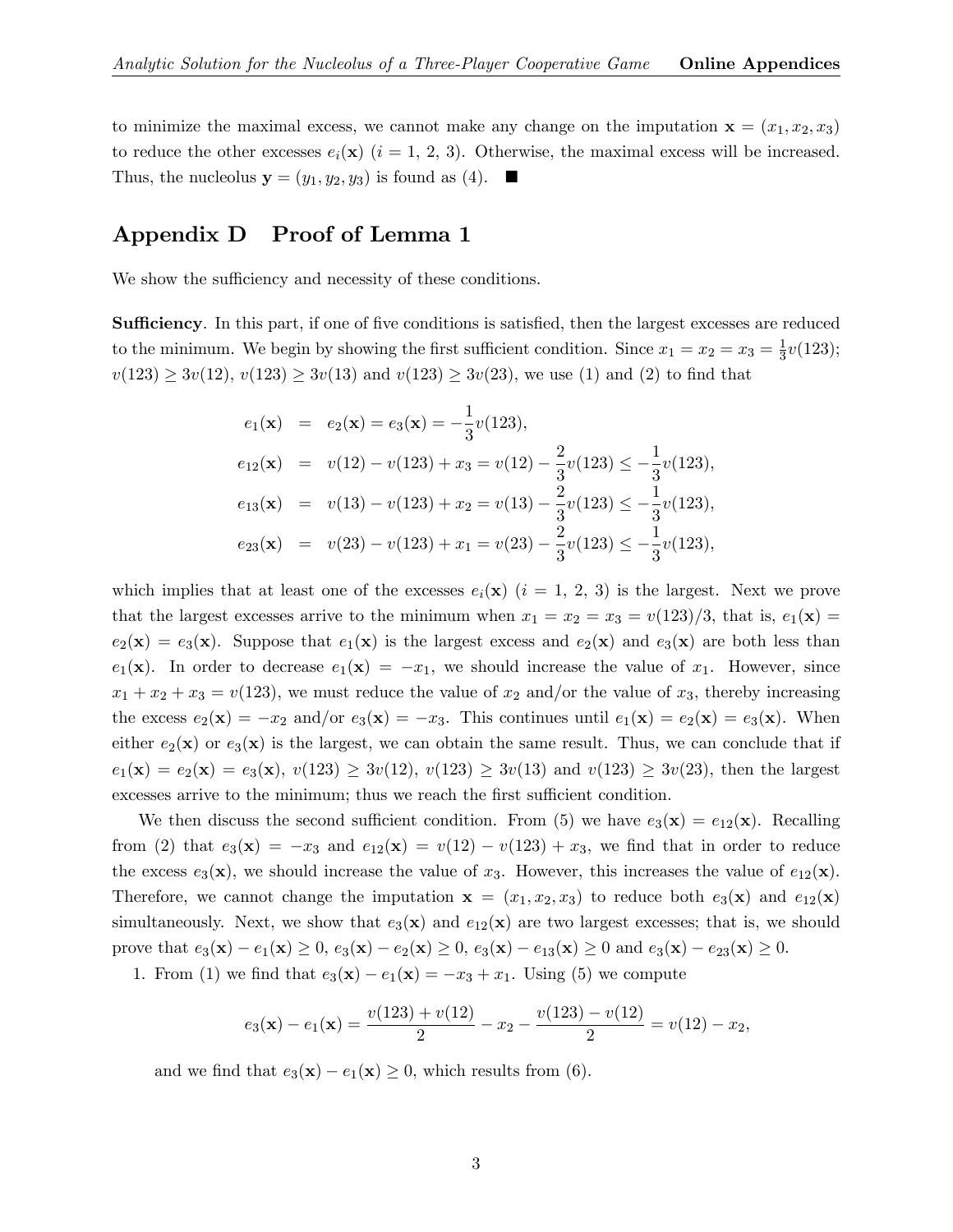2. From (1) we find that  $e_3(\mathbf{x}) - e_2(\mathbf{x}) = -x_3 + x_2$ . Using (5) we compute

$$
e_3(\mathbf{x}) - e_2(\mathbf{x}) = x_2 - \frac{v(123) - v(12)}{2}
$$

,

and we find that  $e_3(\mathbf{x}) - e_2(\mathbf{x}) \geq 0$  according to (6).

3. From (1) and (2) we find that  $e_3(\mathbf{x}) - e_{13}(\mathbf{x}) = -v(13) + v(123) - x_3 - x_2 = -v(13) + x_1$ . Using (5) we compute

$$
e_3(\mathbf{x}) - e_{13}(\mathbf{x}) = -v(13) + x_1 = \frac{v(123) + v(12)}{2} - v(13) - x_2,
$$

and we find that  $e_3(\mathbf{x}) - e_{13}(\mathbf{x}) \geq 0$  according to (6).

4. From (1) and (2) we also find that  $e_3(x)-e_{23}(x)=-v(23)+v(123)-x_1-x_3 = -v(23)+x_2$ . Using (5) we compute  $e_3(\mathbf{x})-e_{23}(\mathbf{x}) = -v(23)+x_2$  and, using (6), we find that  $e_3(\mathbf{x})-e_{23}(\mathbf{x}) \ge$ 0.

Similarly, we can show the sufficient conditions 3 and 4. Next we discuss the last sufficient condition. Using (11) we have  $e_{12}(\mathbf{x}) = e_{13}(\mathbf{x}) = e_{23}(\mathbf{x}) = [v(12) + v(13) + v(23) - 2v(123)]/3.$ Next, we show that these three excesses are the largest, i.e.,  $e_{12}(\mathbf{x}) \ge e_i(\mathbf{x}), i = 1, 2, 3$ . From (1) and (2) we find that  $e_{12}(\mathbf{x}) - e_1(\mathbf{x}) = v(12) - v(123) + x_3 + x_1 = v(12) - x_2$ . According to (11) we have  $x_2 = [v(123) + v(12) + v(23) - 2v(13)]/3$ , and thus compute  $e_{12}(\mathbf{x}) - e_1(\mathbf{x}) =$  $[2v(12) + 2v(13) - v(123) - v(23)]/3$ . From (12) we find that  $e_{12}(\mathbf{x}) - e_1(\mathbf{x}) \geq 0$ , or,  $e_{12}(\mathbf{x}) \geq e_1(\mathbf{x})$ . We can analogously show the  $e_{12}(\mathbf{x}) \geq e_2(\mathbf{x})$  and  $e_{12}(\mathbf{x}) \geq e_3(\mathbf{x})$ . Hence, we conclude that if the conditions  $(11)$  and  $(12)$  are satisfied, then the largest excesses are reduced to the minimum.

Necessity. In this part, if the largest excesses are reduced to the minimum, then at least one of five conditions must be satisfied. Note that each of the six excesses  $e_1(\mathbf{x})$ ,  $e_2(\mathbf{x})$ ,  $e_3(\mathbf{x})$ ,  $e_1(\mathbf{x})$ ,  $e_{13}(\mathbf{x})$  and  $e_{23}(\mathbf{x})$  could be largest. Next, assuming that each of these excesses is the largest, we change the imputation  $\mathbf{x} = (x_1, x_2, x_3)$  under the constraint  $x_1 + x_2 + x_3 = v(123)$  until it is reduced to the minimum.

1. If  $e_1(\mathbf{x})$  is the largest excess, then according to (1) we can increase the value of  $x_1$  to reduce this excess. However, from (2) we find that increasing  $x_1$  shall raise the excess  $e_{23}(\mathbf{x})$ . Furthermore, because  $x_1 + x_2 + x_3 = v(123)$ , we should decrease  $x_2$  and  $x_3$ , so increasing  $e_2(\mathbf{x})$  and  $e_3(\mathbf{x})$  in (1). Note that the excesses  $e_{12}(\mathbf{x})$  and/or  $e_{13}(\mathbf{x})$  in (2) decrease when we decrease  $x_2$  and/or  $x_3$  to reduce the largest excess  $e_1(\mathbf{x})$ . Thus, the largest excess reaches the minimum when  $e_1(\mathbf{x}) = e_{23}(\mathbf{x})$  or  $e_1(\mathbf{x}) = e_2(\mathbf{x}) = e_3(\mathbf{x})$ .

Consider the case that  $e_1(\mathbf{x}) = e_{23}(\mathbf{x})$  and they are the largest excesses. Using (1) and (2) we have the equation  $-x_1 = v(23) - v(123) + x_1$  and solve it to obtain  $x_1 = [v(123) - v(23)]/2$ . Since  $x_1 + x_2 + x_3 = v(123)$ , we reach (9). In addition, since  $e_1(\mathbf{x})$  is the largest excess, we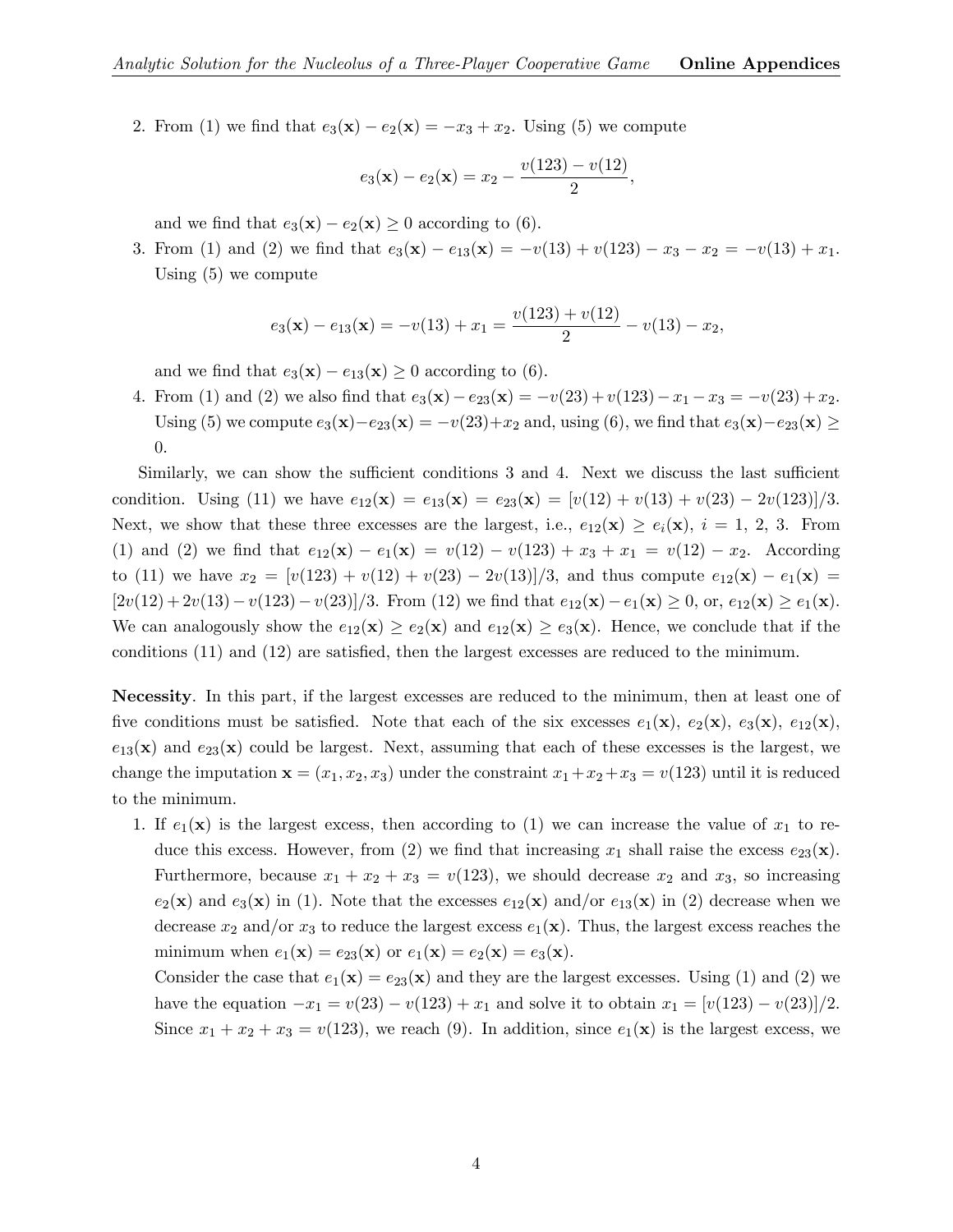have

| $e_1(\mathbf{x}) - e_2(\mathbf{x}) \geq 0,$   | $-x_1 + x_2 \ge 0,$  |
|-----------------------------------------------|----------------------|
| $e_1(\mathbf{x}) - e_3(\mathbf{x}) \ge 0,$    | $-x_1 + x_3 \geq 0,$ |
| $e_1(\mathbf{x}) - e_{12}(\mathbf{x}) \ge 0,$ | $x_2 \geq v(12),$    |
| $e_1(\mathbf{x}) - e_{13}(\mathbf{x}) \ge 0,$ | $x_3 \geq v(13),$    |

which is equivalent to  $(10)$ . Thus, the fourth condition including  $(9)$  and  $(10)$  corresponds to this case.

Next, we discuss the case that  $e_1(\mathbf{x}) = e_2(\mathbf{x}) = e_3(\mathbf{x})$  and they are the largest excesses. According to (1), we find  $-x_1 = -x_2 = -x_3$  and use  $x_1 + x_2 + x_3 = v(123)$  to attain the imputation  $\mathbf{x} = (x_1, x_2, x_3) = (v(123)/3, v(123)/3, v(123)/3)$ . Because  $e_1(\mathbf{x})$  is the largest excess, we have

$$
\begin{cases}\n e_1(\mathbf{x}) - e_{12}(\mathbf{x}) \ge 0, \\
 e_1(\mathbf{x}) - e_{13}(\mathbf{x}) \ge 0, \\
 e_1(\mathbf{x}) - e_{23}(\mathbf{x}) \ge 0,\n\end{cases}\n\text{ or }\n\begin{cases}\n x_2 \ge v(12), \\
 x_3 \ge v(13), \\
 x_1 \ge v(23).\n\end{cases}
$$

Replacing  $x_i$  (for  $i = 1, 2, 3$ ) with their solutions and simplifying the above inequalities give  $v(123) \ge \max(3v(12), 3v(13), 3v(23))$ . Thus, we reach the first necessary condition.

- 2. Similarly, if  $e_2(\mathbf{x})$  is the largest excess, then it reaches the minimum when  $e_2(\mathbf{x}) = e_{13}(\mathbf{x})$ or  $e_1(\mathbf{x}) = e_2(\mathbf{x}) = e_3(\mathbf{x})$ . We can also analogously show that the third necessary condition including (7) and (8) corresponds to the case that  $e_2(\mathbf{x}) = e_{13}(\mathbf{x})$ .
- 3. Similarly, if  $e_3(\mathbf{x})$  is the largest excess, then it arrives to the minimum when  $e_3(\mathbf{x}) = e_{12}(\mathbf{x})$ or  $e_1(\mathbf{x}) = e_2(\mathbf{x}) = e_3(\mathbf{x})$ . We can also show that the second necessary condition including (5) and (6) corresponds to the case that  $e_3(\mathbf{x}) = e_{12}(\mathbf{x})$ .
- 4. If  $e_{12}(\mathbf{x})$  is the largest excess, then according to (2) we can decrease the value of  $x_3$  to reduce this excess. However, from (2) we find that decreasing  $x_3$  shall raise the excess  $e_3(\mathbf{x})$ . Furthermore, since  $x_1 + x_2 + x_3 = v(123)$ , we should increase  $x_1$  and  $x_2$ , so increasing  $e_{23}(\mathbf{x})$ and  $e_{13}(\mathbf{x})$  in (2). Note that the excesses  $e_1(\mathbf{x})$  and/or  $e_2(\mathbf{x})$  in (1) decrease when we increase  $x_2$  and/or  $x_3$  to reduce the largest excess  $e_{12}(\mathbf{x})$ . Thus, the largest excess reaches the minimum when  $e_{12}(\mathbf{x}) = e_3(\mathbf{x})$  or  $e_{12}(\mathbf{x}) = e_{13}(\mathbf{x}) = e_{23}(\mathbf{x})$ .

We have shown that the second necessary condition corresponds to the case that  $e_3(\mathbf{x}) =$  $e_{12}(\mathbf{x})$ . Next we use (2) to solve  $e_{12}(\mathbf{x}) = e_{13}(\mathbf{x}) = e_{23}(\mathbf{x})$ , and obtain (11). Since  $e_{12}(\mathbf{x})$  is the largest excess, we have  $e_{12}(\mathbf{x}) - e_i(\mathbf{x}) \geq 0$ , for  $i = 1, 2, 3$ ; and we use (11) to simplify these three inequalities and reach  $(12)$ . Hence, the fifth necessary condition including  $(11)$ and (12) corresponds to the case that  $e_{12}(\mathbf{x}) = e_{13}(\mathbf{x}) = e_{23}(\mathbf{x})$ .

- 5. Similarly, if  $e_{13}(\mathbf{x})$  is the largest excess, then it reaches the minimum when  $e_{13}(\mathbf{x}) = e_2(\mathbf{x})$ or  $e_{12}(\mathbf{x}) = e_{13}(\mathbf{x}) = e_{23}(\mathbf{x})$ ; the former corresponds to the third necessary condition and the latter corresponds to the fifth necessary condition.
- 6. Similarly, if  $e_{23}(\mathbf{x})$  is the largest excess, then it reaches the minimum when  $e_{23}(\mathbf{x}) = e_1(\mathbf{x})$  or  $e_{12}(\mathbf{x}) = e_{13}(\mathbf{x}) = e_{23}(\mathbf{x})$ ; the former corresponds to the fourth necessary condition and the latter corresponds to the fifth necessary condition.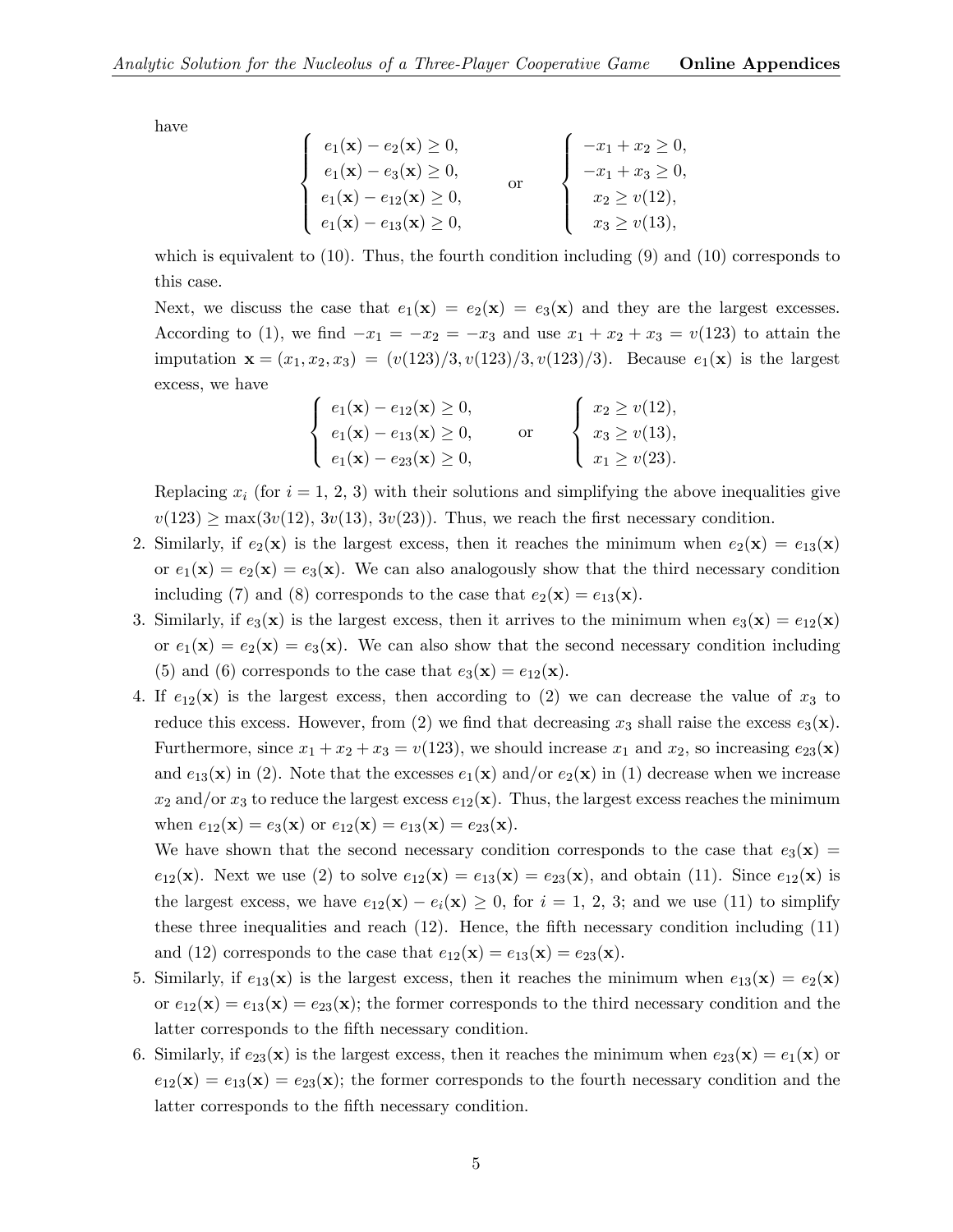This proves the lemma.

## Appendix E Proof of Theorem 2

We can easily find from Lemma 1 that if  $v(123) \ge \max(3v(12), 3v(13), 3v(23))$ , the excesses  $e_i(\mathbf{x})$  (for  $i = 1, 2, 3$ ) are the largest and thus the imputation  $\mathbf{x} = (x_1, x_2, x_3) = (v(123)/3,$  $v(123)/3, v(123)/3$  when the largest excesses are reduced to the minimum. Since we have obtained the values of  $x_i$ , for  $i = 1, 2, 3$ , we cannot decrease any other excess. Hence, we arrive to Case 1 in Theorem 2.

Next, we consider the situation in which the largest excess is minimized because the second condition in Lemma 1 is satisfied. Under the condition,  $e_3(\mathbf{x}) = e_{12}(\mathbf{x}), x_3 = [v(123) - v(12)] \cdot /2$ and the value of  $x_2$  is determined under the constraint (6). By using (6), we consider the following four cases in which we minimize the second largest excesses.

1. If  $v(123) \ge v(12) + 2v(23), v(123) \ge v(12) + 2v(13)$  and  $v(123) \le 3v(12),$  then  $\{[v(123) +$  $v(12)/2 - v(13)\geq v(12) \geq [v(123) - v(12)]/2 \geq v(23)$ , and we can reduce (6) to  $[v(123) - v(12)]/2$  $v(12)/2 \leq x_2 \leq v(12)$  and we can easily show that

$$
\max\{v(23), v(13)\} \le [v(123) - v(12)]/2 \le v(12). \tag{13}
$$

Next, we choose an appropriate value of  $x_2$  to minimize the second largest excesses subject to  $[v(123) - v(12)]/2 \le x_2 \le v(12)$ . Except for the largest excesses  $e_3(\mathbf{x})$  and  $e_{12}(\mathbf{x})$ , the other excesses are computed as

$$
e_1(\mathbf{x}) = -x_1 = x_2 - \frac{v(123) + v(12)}{2},
$$
  
\n
$$
e_2(\mathbf{x}) = -x_2,
$$
\n(15)

$$
e_{13}(\mathbf{x}) = x_2 - v(123) + v(13),
$$
  
\n
$$
e_{23}(\mathbf{x}) = v(23) - v(123) + x_1 = v(23) - \frac{v(123) - v(12)}{2} - x_2.
$$

Using (13) we have  $e_1(\mathbf{x}) \ge e_{13}(\mathbf{x})$  and  $e_2(\mathbf{x}) \ge e_{23}(\mathbf{x})$ , which implies that  $e_1(\mathbf{x})$  and/or  $e_2(x)$  could be the second largest excess. From (14) and (15) we find that the second largest excesses are reduced to the minimum as  $e_1(\mathbf{x}) = e_2(\mathbf{x})$ , or,  $x_2 = [v(123) + v(12)]/4$ , which satisfies the constraint  $[v(123) - v(12)]/2 \le x_2 \le v(12)$ . Since  $x_1 + x_2 + x_3 = v(123)$ , we compute  $x_1 = x_2 = \lfloor v(123) + v(12) \rfloor / 4$ . We notice that the other excesses (i.e.,  $e_{13}(\mathbf{x})$  and  $e_{23}(\mathbf{x})$  cannot be reduced because the imputation x has been determined; thus, the nucleolus solution is  $y_1 = y_2 = [v(123) + v(12)]/4$  and  $y_3 = [v(123) - v(12)]/2$ , which corresponds to the second case (with  $i, j = 1, 2$  and  $i \neq j$ , and  $k = 3$ ) in Theorem 2.

2. If  $v(123) \ge v(12)+2v(23), v(123) \le v(12)+2v(13)$  and  $v(12) \ge v(13)$ , then  $v(12) \ge \{[v(123)+1, v(123)]\}$  $v(12)/2-v(13)\geq [v(123)-v(12)]/2\geq v(23)$ , and we can reduce (6) to  $[v(123)-v(12)]/2\leq$  $x_2 \leq \{[v(123) + v(12)]/2 - v(13)\}\.$  Similar to the last case, we can show that under this